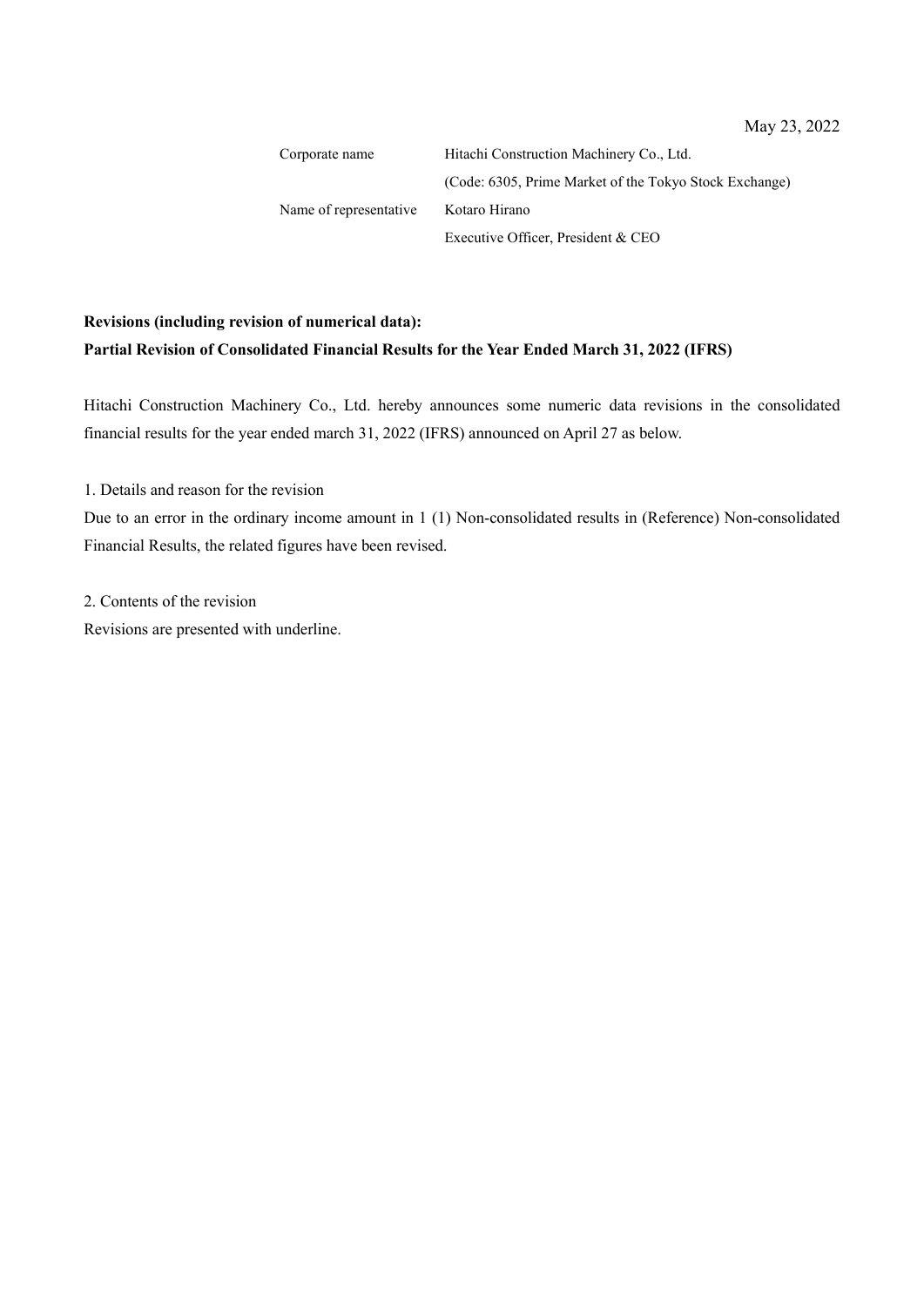#### **Consolidated Financial Results for the Year Ended March 31, 2022 (IFRS)** April 27, 2022

Listed company: Hitachi Construction Machinery Co., Ltd.(HCM)

Stock exchange: Tokyo (Prime Market) Code number: 6305

URL https://www.hitachicm.com/global/

Representative: Kotaro Hirano, Executive Officer, President & CEO

Scheduled date of ordinary General Meeting of Shareholders: June 27, 2022

Scheduled date of commencement of payment of dividends: May 31, 2022

Scheduled date for submission of Securities Report: June 28, 2022

Supplementary materials to the financial statements have been prepared: Yes

Presentation will be held to explain the financial statements: Yes (for institutional investors, analysts and journalists)

#### (Rounded off to the nearest million)

1. Consolidated results for the year ended March 2022 (April 1, 2021 to March 31, 2022)

(1) Consolidated results

|                | Revenue     |        | Adjusted<br>Income before<br>Operating income<br>income taxes |        |             |               | Net income  | Net income<br>attributable to<br>owners of the parent |             |               |
|----------------|-------------|--------|---------------------------------------------------------------|--------|-------------|---------------|-------------|-------------------------------------------------------|-------------|---------------|
|                | Millions of | $\%$   | Millions of                                                   | $\%$   | Millions of | $\frac{0}{0}$ | Millions of | $\%$                                                  | Millions of | $\frac{0}{0}$ |
|                | ven         |        | ven                                                           |        | yen         |               | ven         |                                                       | yen         |               |
| March 31, 2022 | .024,961    | 26.0   | 93,518                                                        | 185.9  | 110,869     | 333.5         | 79.864      | 446.0                                                 | 75,826      | 633.3         |
| March 31, 2021 | 813,331     | (12.7) | 32,710                                                        | (57.3) | 25,578      | (61.9)        | 14.627      | (67.3)                                                | 10,340      | (74.9)        |

Notes: "Adjusted operating income" is presented as revenues less cost of sales as well as selling, general and administrative expenses.

|                | Net income attributable to<br>(basic) | Net income attributable to<br>owners of the Parent per share owners of the Parent per share<br>(diluted) | Profit on equity attributable<br>to owners of the parent | Ratio of income before<br>income taxes | Operating income to<br>Revenue |
|----------------|---------------------------------------|----------------------------------------------------------------------------------------------------------|----------------------------------------------------------|----------------------------------------|--------------------------------|
|                | Yen                                   | Yen                                                                                                      | $\frac{0}{0}$                                            | $\frac{0}{0}$                          | $\%$                           |
| March 31, 2022 | 356.57                                | 356.57                                                                                                   | 13.5                                                     | 8.4                                    | 10.4                           |
| March 31, 2021 | 48.62                                 | 48.62                                                                                                    | 4.                                                       | 2.1                                    | 3.5 <sub>1</sub>               |

References: Share of profits (losses) of investments accounted for using the equity method; March 31, 2022: ¥6,224million, March 31, 2021: ¥1,428million "Net income attributable to owners of parent per share (basic)" and "Net income attributable to owners of parent per share (diluted)" are calculated based on "Net income attributable to owners of parent per share".

#### (2) Consolidated financial position

|                | Total assets    | Total equity    | Total equity attributable to<br>owners of the parent | Equity attributable to owners<br>of the parent ratio | Equity per share<br>attributable to owners of<br>the parent |
|----------------|-----------------|-----------------|------------------------------------------------------|------------------------------------------------------|-------------------------------------------------------------|
|                | Millions of yen | Millions of yen | Millions of yen                                      | $\frac{0}{0}$                                        | Yen                                                         |
| March 31, 2022 | .409,560        | 667.931         | 611.608                                              | 43.4                                                 | 2,876.11                                                    |
| March 31, 2021 | ,219,882        | 568,556         | 513,602                                              | 42.1                                                 | 2.415.22                                                    |

#### (3) Consolidated cash flows

|                |                 | Net cash from operating activities Net cash from investing activities Net cash from financing activities |                 | Cash and cash equivalents at<br>end of year |
|----------------|-----------------|----------------------------------------------------------------------------------------------------------|-----------------|---------------------------------------------|
|                | Millions of yen | Millions of yen                                                                                          | Millions of yen | Millions of yen                             |
| March 31, 2022 | 39,317          | (6,854)                                                                                                  | (25, 615)       | 94.257                                      |
| March 31, 2021 | 91,339          | (32, 281)                                                                                                | (46, 011)       | 80,330                                      |

#### 2. Dividends status

|                                |                          |                   | Cash dividends per share | Dividends paid           | Dividend Payout | Dividend<br>attributable to |                         |                                        |
|--------------------------------|--------------------------|-------------------|--------------------------|--------------------------|-----------------|-----------------------------|-------------------------|----------------------------------------|
|                                | First<br>Ouarter         | Second<br>Ouarter | Third<br>Ouarter         | Year end                 | Total           | (Total)                     | Ratio<br>(Consolidated) | owners of the parent<br>(Consolidated) |
|                                | Yen                      | Yen               | Yen                      | Yen                      | Yen             | Millions of yen             | $\frac{0}{0}$           | $\frac{0}{0}$                          |
| March 31, 2021                 | $\overline{\phantom{0}}$ | 10.00             | –                        | 10.00                    | 20.00           | 4.253                       | 41.1                    | 0.9                                    |
| March 31, 2022                 |                          | 45.00             | –                        | 65.00                    | 110.00          | 23,392                      | 30.9                    | 4.2                                    |
| March 31, 2023<br>(Projection) |                          | —                 | –                        | $\overline{\phantom{0}}$ |                 |                             |                         |                                        |

Interim and year-end dividends for the fiscal year ending March 2023 are to be determined.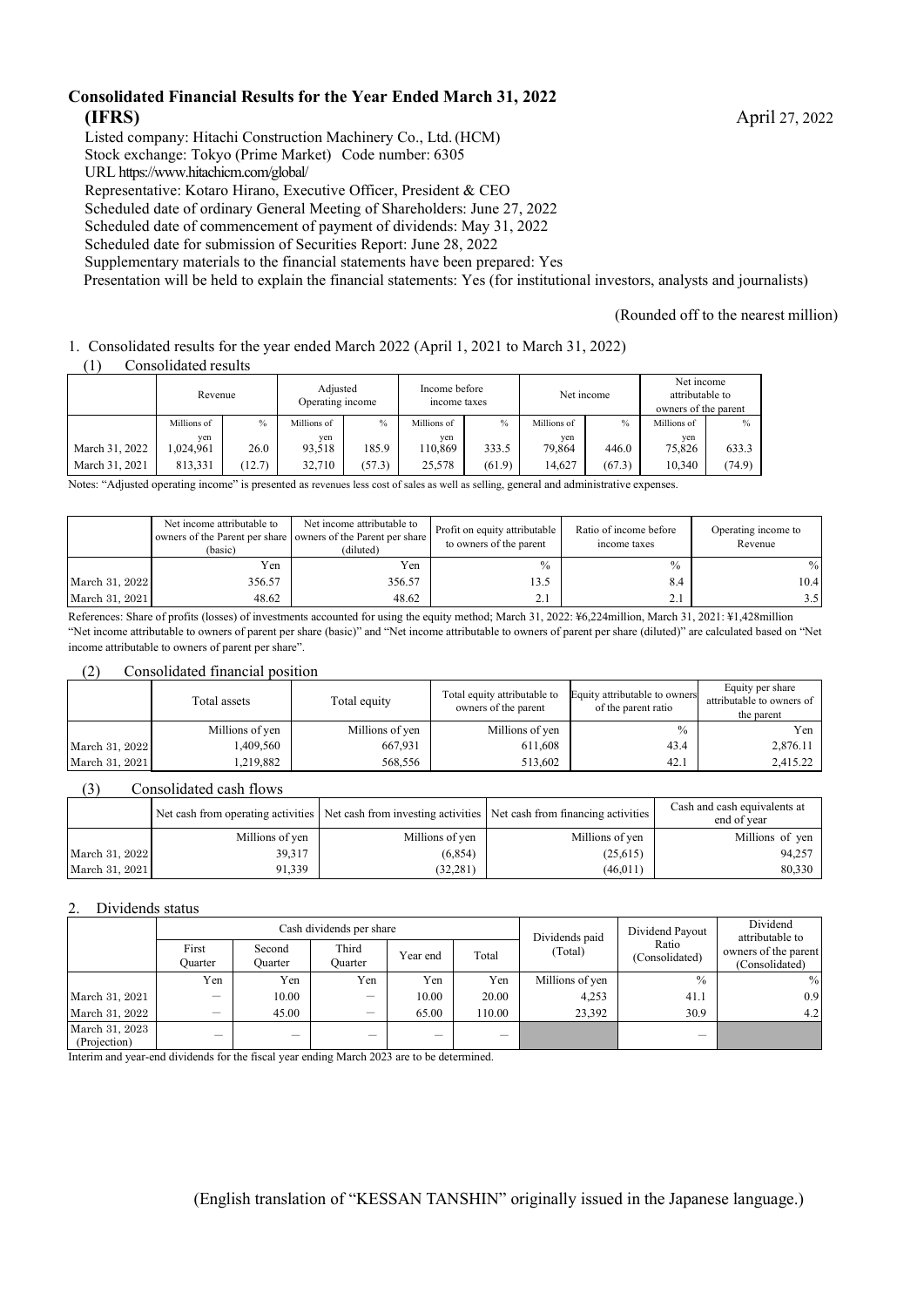#### 3. Consolidated earnings forecast for the full year ending March 2023 (April 1, 2022 to March 31, 2023)

|           | Revenue         |               | Adjusted<br>Operating income |        | Income before<br>income taxes |        | Net income attributable to<br>owners of the parent |               | Net income<br>attributable<br>to owners of<br>the parent<br>per share |
|-----------|-----------------|---------------|------------------------------|--------|-------------------------------|--------|----------------------------------------------------|---------------|-----------------------------------------------------------------------|
| March 31, | Millions of yen | $\frac{0}{0}$ | Millions of yen              | $\%$   | Millions of yen               | $\%$   | Millions of yen                                    | $\frac{0}{0}$ | Yen                                                                   |
| 2023      | 960,000         | (6.3)         | 80,000                       | (14.5) | 74,000                        | (33.3) | 45,000                                             | (40.7)        | 211.61                                                                |

Notes: The percentages indicated show changes from the same period of the previous fiscal year.

#### \*Notes

- (1) Important changes in the scope of the consolidation during period (changes involving specific subsidiaries accompanying changes in the scope of consolidation): None
- (2) Changes in accounting policies; changes in accounting estimates
	- [1] Changes in accounting policies required by IFRS Yes
	- [2] Changes in accounting policies other than those in [1] None

| [3] Changes in accounting estimates | None. |
|-------------------------------------|-------|
|-------------------------------------|-------|

#### (3) Number of outstanding shares (common shares)

|  |  |  | [1] Number of outstanding shares (including treasury shares) |  |
|--|--|--|--------------------------------------------------------------|--|
|  |  |  |                                                              |  |

| March 2022 | 215, 115, 038 |
|------------|---------------|
| March 2021 | 215, 115, 038 |
| $\cdots$   |               |

[2] Number of treasury shares

March 2022 2,463,315

March 2021 2,463,047

[3] Average number of common shares outstanding during the fiscal year (shares)

| March 2022 | 212,651,357 |
|------------|-------------|
| March 2021 | 212,652,631 |

(Reference) Non-consolidated Financial Results

1. Non-consolidated results for the year ended March 2022(April 1, 2021 to March 31, 2022)

(1) Non-consolidated results (Rounded off to the nearest million)

|                                                                                                | Net sales       |               | Operating income |                          | Ordinary income |        | Net income      |               |
|------------------------------------------------------------------------------------------------|-----------------|---------------|------------------|--------------------------|-----------------|--------|-----------------|---------------|
|                                                                                                | Millions of yen | $\frac{0}{0}$ | Millions of yen  | $\frac{0}{0}$            | Millions of yen | $\%$   | Millions of yen | $\frac{0}{0}$ |
| March 31, 2022                                                                                 | 551,859         | 40.5          | 17.744           | $\overline{\phantom{a}}$ | 52,733          | 489.1  | 67.589          | 456.7         |
| March 31, 2021                                                                                 | 392,842         | (18.6)        | (23.550)         | $\overline{\phantom{0}}$ | 8.951           | (74.0) | 12.142          | (64.1)        |
| Notes: The perceptages indicated show changes from the same period of the previous fiscal year |                 |               |                  |                          |                 |        |                 |               |

nges from the same period of the previous fi

|                | Net income per share | Net income per share (Diluted) |
|----------------|----------------------|--------------------------------|
|                | Yen                  | Yen                            |
| March 31, 2022 | 317.84               | 317.84                         |
| March 31, 2021 | 57.10                |                                |

(2) Non-consolidated financial position

|                | Total assets    | Net assets      | Equity ratio | Net assets per share |
|----------------|-----------------|-----------------|--------------|----------------------|
|                | Millions of yen | Millions of yen | $\%$         | Yen                  |
| March 31, 2022 | 715,436         | 356,424         | 49.8         | .676.09              |
| March 31, 2021 | 609,918         | 300.991         | 49.3         | .415.42              |

(Reference) Total equity at fiscal year-end March 2022: ¥356,424 million March 2021: ¥300,991million

Indication of audit procedure implementation status

This earnings report is exempt from audit procedure.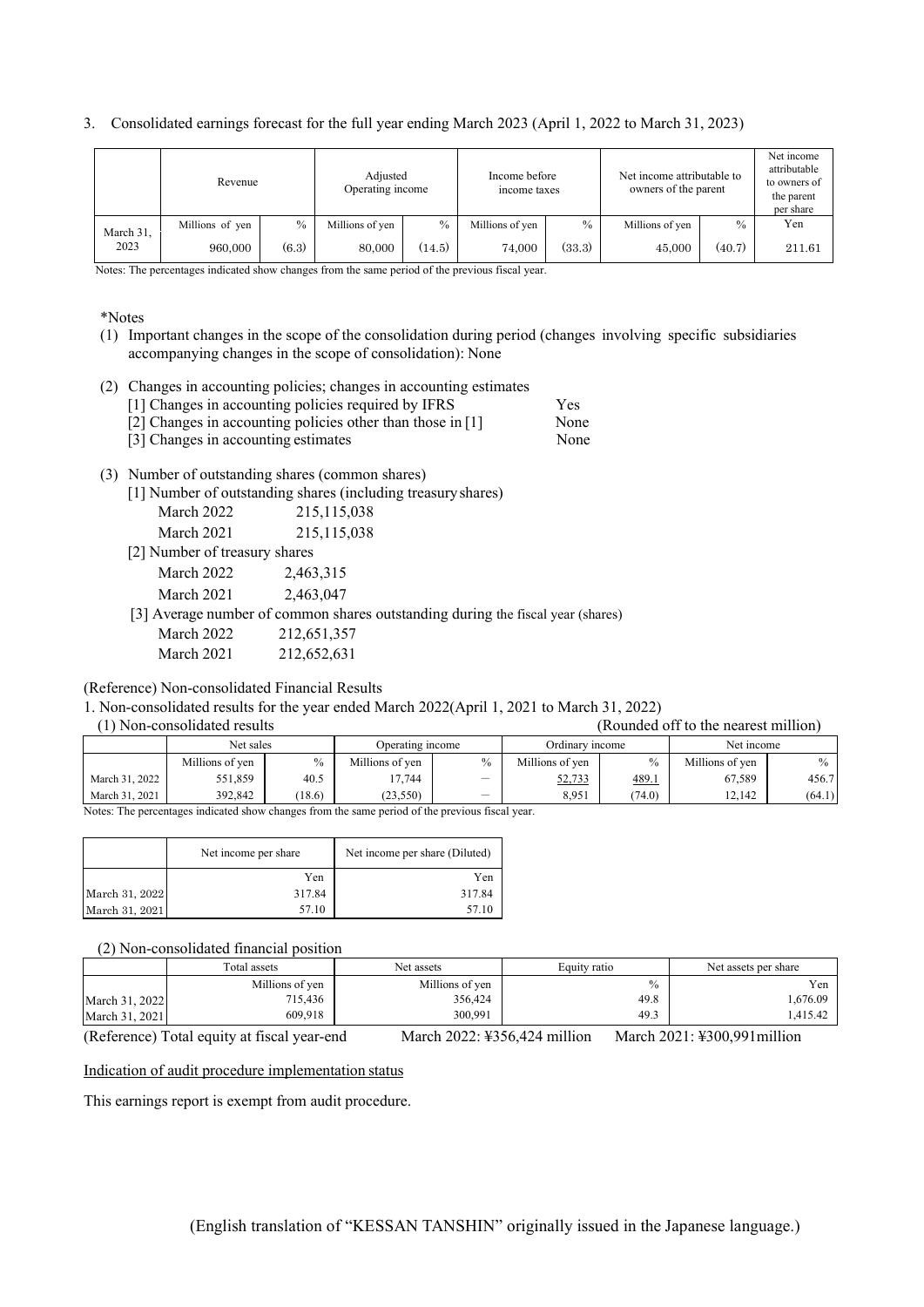#### Explanation on the appropriate use of results forecasts and other importantitems

Any forward-looking statements in the report, including results forecasts, are based on certain assumptions that were deemed rational as well as information currently available to the Company at this time. However, various factors could cause actual results to differ materially. Please refer to ''1. Management Performance and Financial Conditions, (2) Outlook for the Fiscal Year Ending March 2023'' of the attachment for conditions serving as assumptions for results forecasts.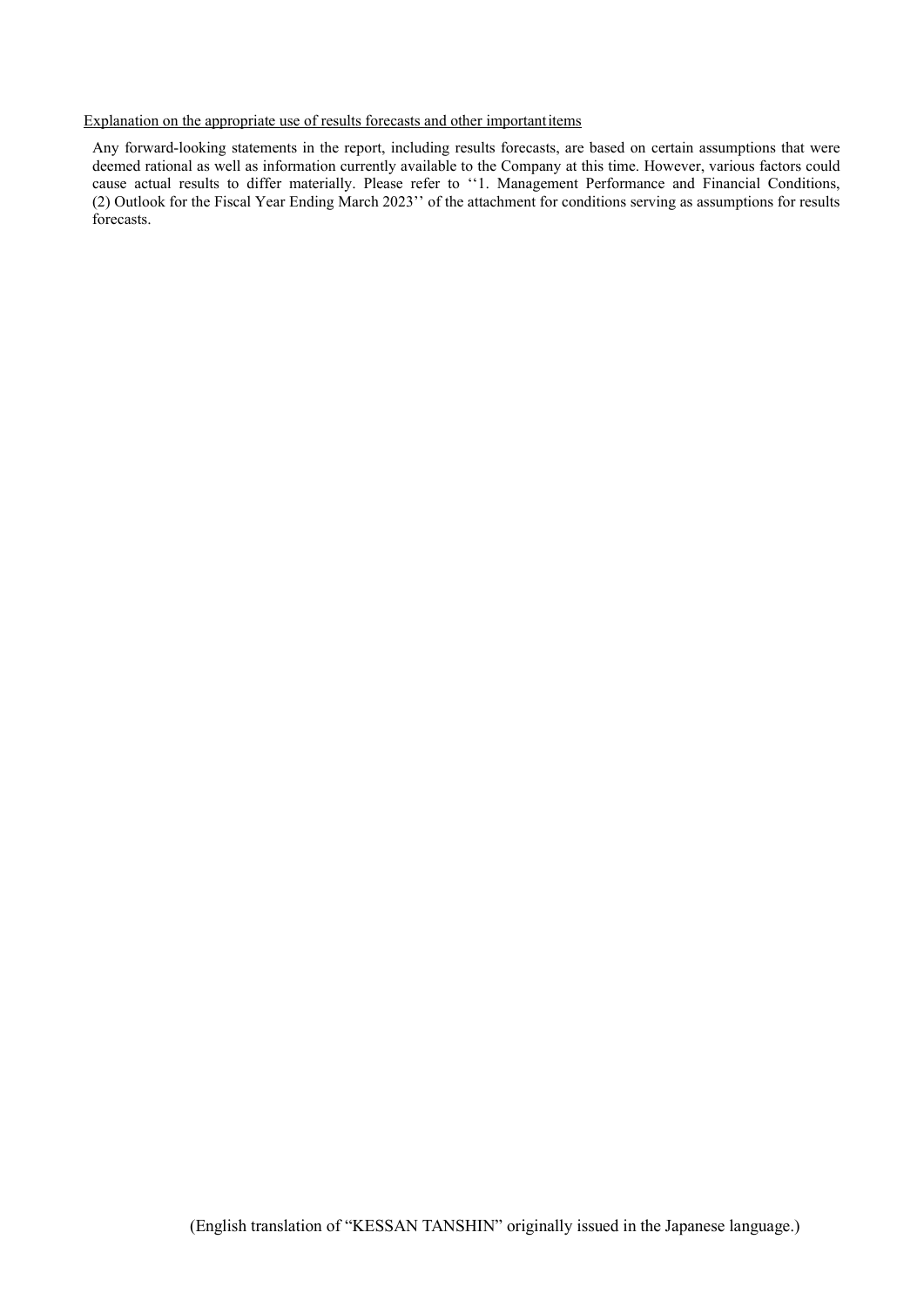# **Index of the Attachment**

| 1. Management Performance and Financial Conditions                              |  |
|---------------------------------------------------------------------------------|--|
|                                                                                 |  |
|                                                                                 |  |
|                                                                                 |  |
|                                                                                 |  |
| 2. Our Fundamental Position Concerning Selection of Accounting Standards Policy |  |
| 3. Consolidated Financial Statements                                            |  |
|                                                                                 |  |
| (2) Consolidated Statements of Income and Comprehensive Income                  |  |
|                                                                                 |  |
|                                                                                 |  |
|                                                                                 |  |
|                                                                                 |  |
| (5) Notes on Consolidated Financial Statements                                  |  |
|                                                                                 |  |
|                                                                                 |  |
|                                                                                 |  |
|                                                                                 |  |
|                                                                                 |  |
|                                                                                 |  |
|                                                                                 |  |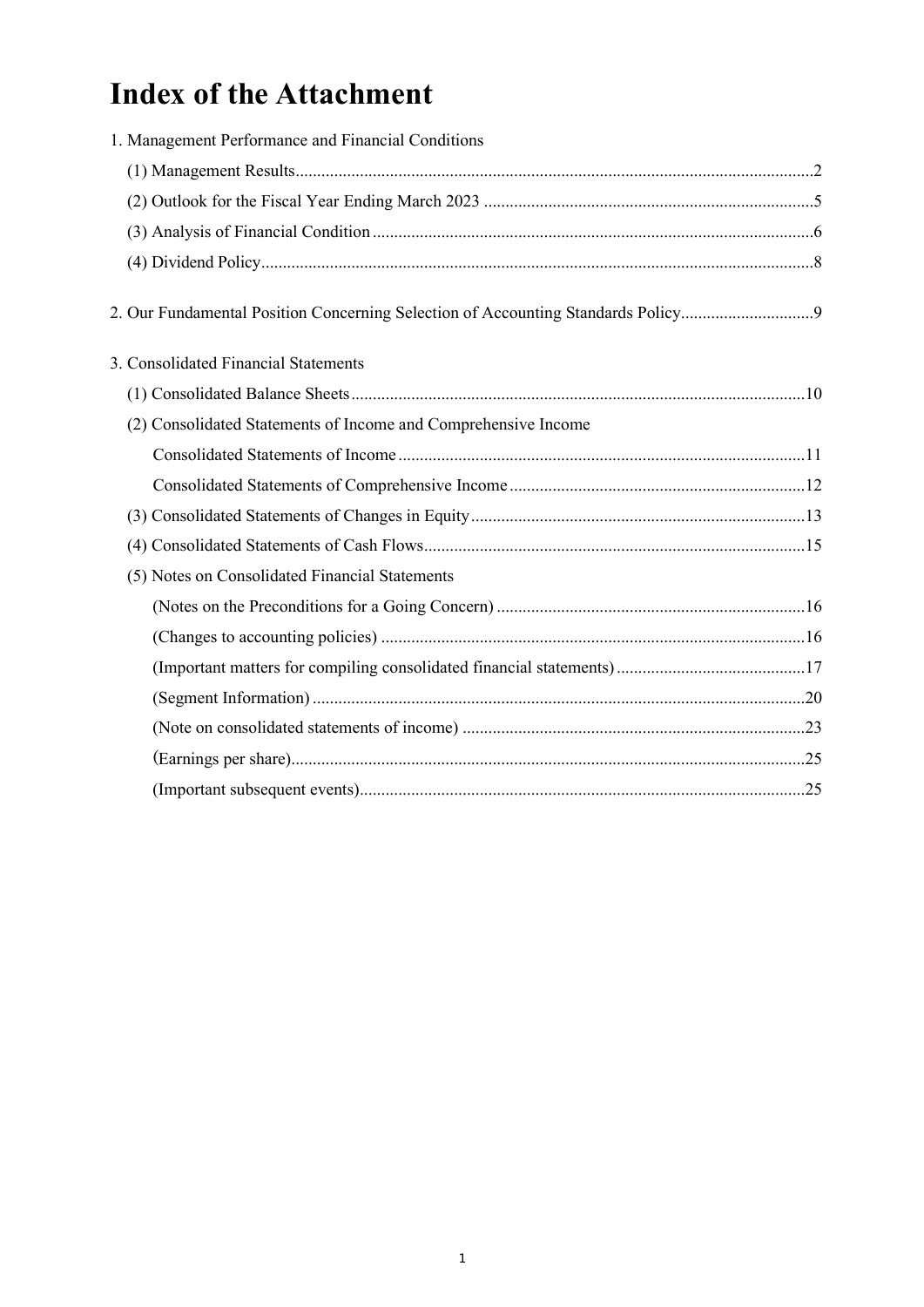#### **1. Management Performance and Financial Conditions**

#### **(1) Management Results**

In order to further strengthen our value chain business, which we have been focusing on since FY2017, the Consolidated Group has been working to use cutting-edge digital technologies at every point of contact with customers under "Realizing Tomorrow's Opportunities 2022," the medium-term management plan from FY2020. In this way, we are providing deepened solutions and working to transform ourselves into a corporate structure that is resilient to changes.

In addition, with the dissolution of the joint venture with Deere  $& Company$  ("Deere"), we started full-scale independent business in North, and central and South America in March 2022.

We are aiming to further improve our enterprise value by providing the value chain business and deepened solutions that we have been focusing on throughout the world's largest North, Central and South American markets, and by establishing a system to proactively develop our business globally.

During the fiscal year under review (April 1, 2021 to March 31, 2022), although there were effects such as behavioral constraints caused by the spread of the new variant of the coronavirus in some regions, the market environment remained strong in major regions other than China. Revenue increased to ¥1,024,961 million (an increase of 26.0% year on year) due to an increase in the value chain business centered on parts and services in addition to new machinery sales for construction and mining, the addition of the impact of foreign exchange rates, and other factors.

As for consolidated income items, adjusted operating income was ¥93,518 million (an increase of 185.9% year on year) due to an increase in revenue against the backdrop of a favorable market environment, an adjustment amount due to sales price determination for the Americas recorded in the 2Q, an improvement in profitability due to enhances production capacity utilization rates, and the impact of foreign exchange rates, despite the impact of an increase in costs, mainly steel prices. Net income attributable to owners of the parent company improved significantly to ¥75,826 million (an increase of 633.3% year on year) due to an increase in adjusted operating income, gain on transfer of equity-method affiliates (Deere-Hitachi Construction Machinery Corporation and Deere-Hitachi Máquinas de Construção do Brasil S.A.) due to the dissolution of the joint venture with Deere, and an increase in equity in earnings of affiliates of overseas bases, as well as gains on the sale of land adjacent to the Hitachinaka works in the 4Q.

Business results by segment are described below.

#### ① Construction machinery business

During the fiscal year under review (April 1, 2021 to March 31, 2022), demand for hydraulic excavators in China declined significantly year on year, while demand in major regions other than China remained strong. As a result, overall demand increased year on year.

In mining machinery, demand for both new machinery sales and parts and services remained strong. This was due to the operation of the mines, which was affected by COVID-19, returning to almost normal, the recovery of investment motivation of customers with the tailwind of strong resource prices, and the demand for overhaul of suspended machines as mines restart.

Consequently, revenue in the fiscal year under review (April 1, 2021 to March 31, 2022) grew in the sales of new machinery (construction and mining) and the value chain business centered on parts and services. In addition to the above, affected by exchange rates and other factors, revenue was ¥933,864 million (an increase of 27.2% year on year).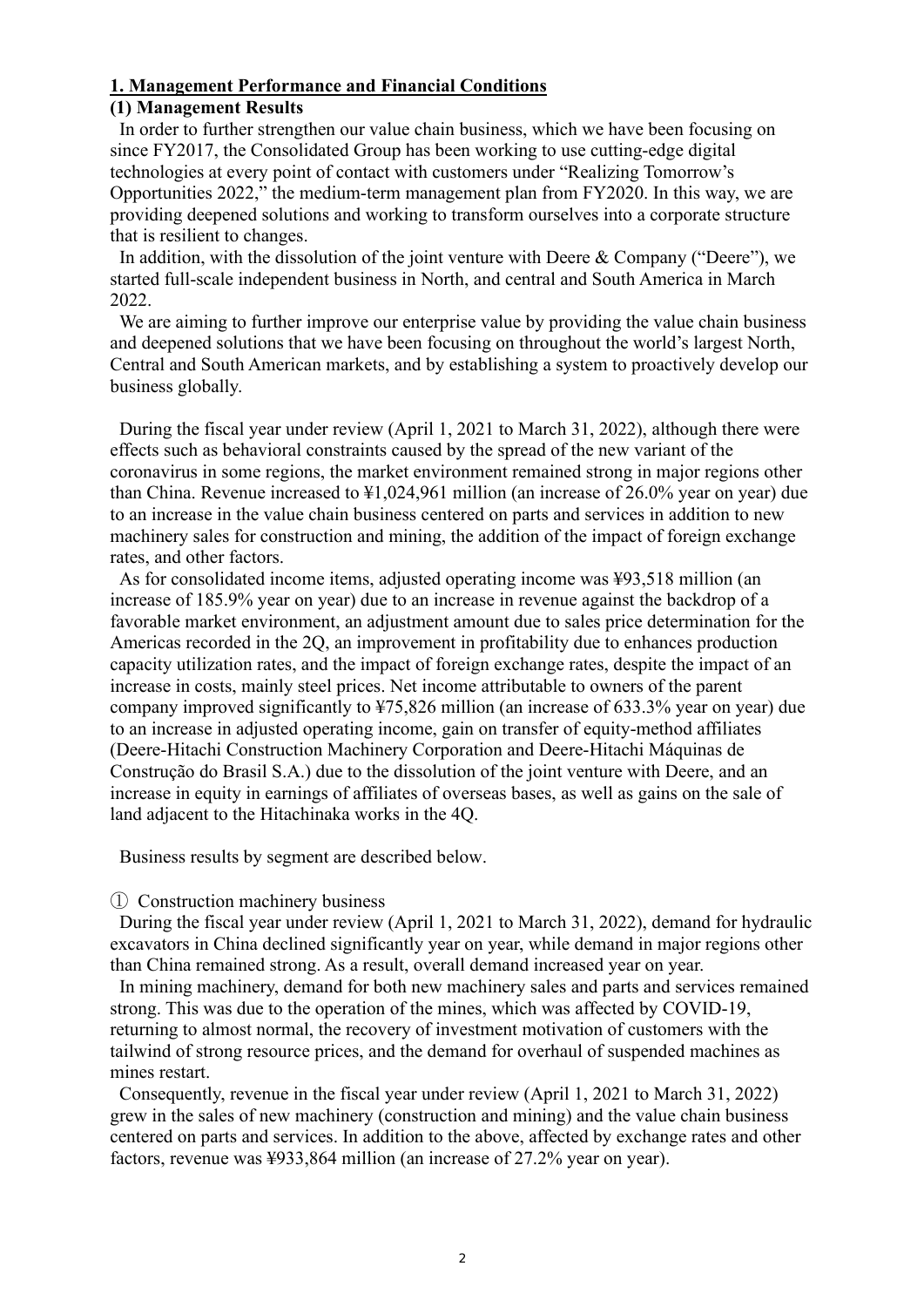Adjusted operating income increased significantly to ¥85,941 million (an increase of 233.1% year on year), due to an increase in revenue, an adjustment amount due to sales price determination for the Americas recorded in the 2Q, an improvement in profitability due to an improvement in production capacity utilization rates, and the impact of foreign exchange rates.

#### ② Solution Business

This segment consists primarily of Bradken Pty Limited and its subsidiaries, which are engaged in the parts and service business in the after-sales of mining facilities and machinery, and H-E Parts International LLC and its subsidiaries, which provide service solutions.

During the fiscal year under review (April 1, 2021 to March 31, 2022), revenue was ¥94,822 million (an increase of 15.0% year on year), due to the favorable conditions of the mining market environment and the effects of exchange rates.

Adjusted operating income was ¥7,577 million (an increase of 9.6% year on year), mainly due to an increase in revenue and the impact of foreign exchange rates, despite the impact of an increase in costs, mainly in steel prices.

The above revenues of segment ① and ② are the figures before intersegment adjustments.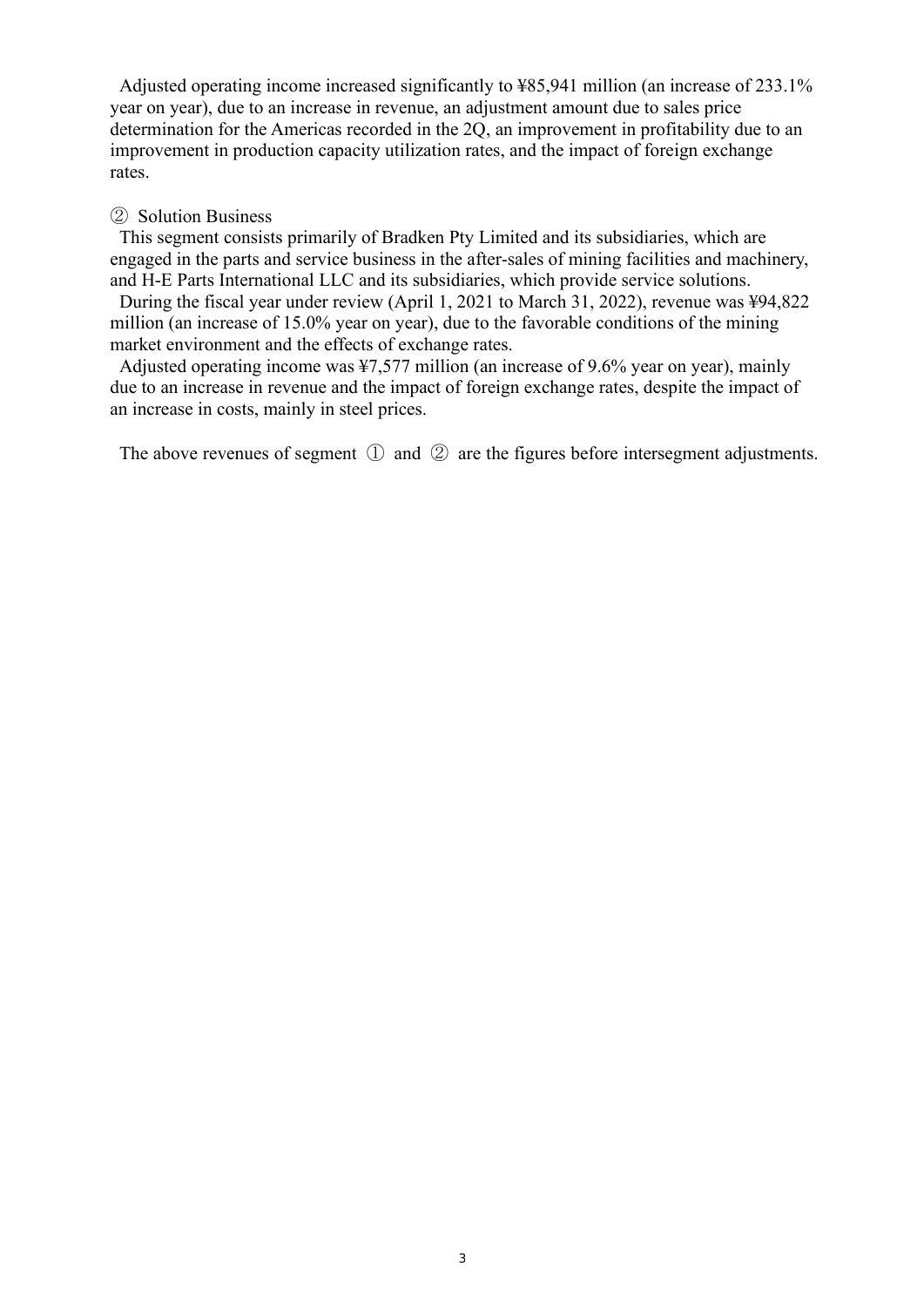|  |                                            | FY2021                          |            | FY2020                         |            |                     |             |
|--|--------------------------------------------|---------------------------------|------------|--------------------------------|------------|---------------------|-------------|
|  |                                            | (April 1,2021 - March 31, 2022) |            | (April 1,2020- March 31, 2021) |            | Increase (Decrease) |             |
|  |                                            | Revenue                         | Proportion | Revenue                        | Proportion | $(A)-(B)$           | $(A)/(B)-1$ |
|  |                                            | (A)                             | (%)        | (B)                            | $(\%)$     |                     | $(\%)$      |
|  | North America                              | 196,427                         | 19.2       | 107,176                        | 13.2       | 89,251              | 83.3        |
|  | Central and<br>South America               | 22,729                          | 2.2        | 10,872                         | 1.3        | 11,857              | 109.1       |
|  | The Americas                               | 219,156                         | 21.4       | 118,048                        | 14.5       | 101,108             | 85.6        |
|  | Europe                                     | 124,180                         | 12.1       | 87,849                         | 10.8       | 36,331              | 41.4        |
|  | Russia-CIS                                 | 38,621                          | 3.8        | 22,692                         | 2.8        | 15,929              | 70.2        |
|  | Africa                                     | 43,482                          | 4.2        | 33,592                         | 4.1        | 9,890               | 29.4        |
|  | Middle East                                | 19,196                          | 1.9        | 16,066                         | 2.0        | 3,130               | 19.5        |
|  | Russia-CIS, Africa,<br>and the Middle East | 101,299                         | 9.9        | 72,350                         | 8.9        | 28,949              | 40.0        |
|  | Asia                                       | 86,439                          | 8.4        | 52,716                         | 6.5        | 33,723              | 64.0        |
|  | India                                      | 57,184                          | 5.6        | 50,028                         | 6.2        | 7,156               | 14.3        |
|  | Oceania                                    | 167,687                         | 16.4       | 139,945                        | 17.2       | 27,742              | 19.8        |
|  | Asia and Oceania                           | 311,310                         | 30.4       | 242,689                        | 29.8       | 68,621              | 28.3        |
|  | China                                      | 52,092                          | 5.1        | 89,059                         | 10.9       | (36,967)            | (41.5)      |
|  | Sub-total                                  | 808,037                         | 78.8       | 609,995                        | 75.0       | 198,042             | 32.5        |
|  | Japan                                      | 216,924                         | 21.2       | 203,336                        | 25.0       | 13,588              | 6.7         |
|  | Total                                      | 1,024,961                       | 100.0      | 813,331                        | 100.0      | 211,630             | 26.0        |

| The following table summarizes consolidated net revenue by geographic area: |  |  |
|-----------------------------------------------------------------------------|--|--|
|                                                                             |  |  |

(Rounded off to the nearest million)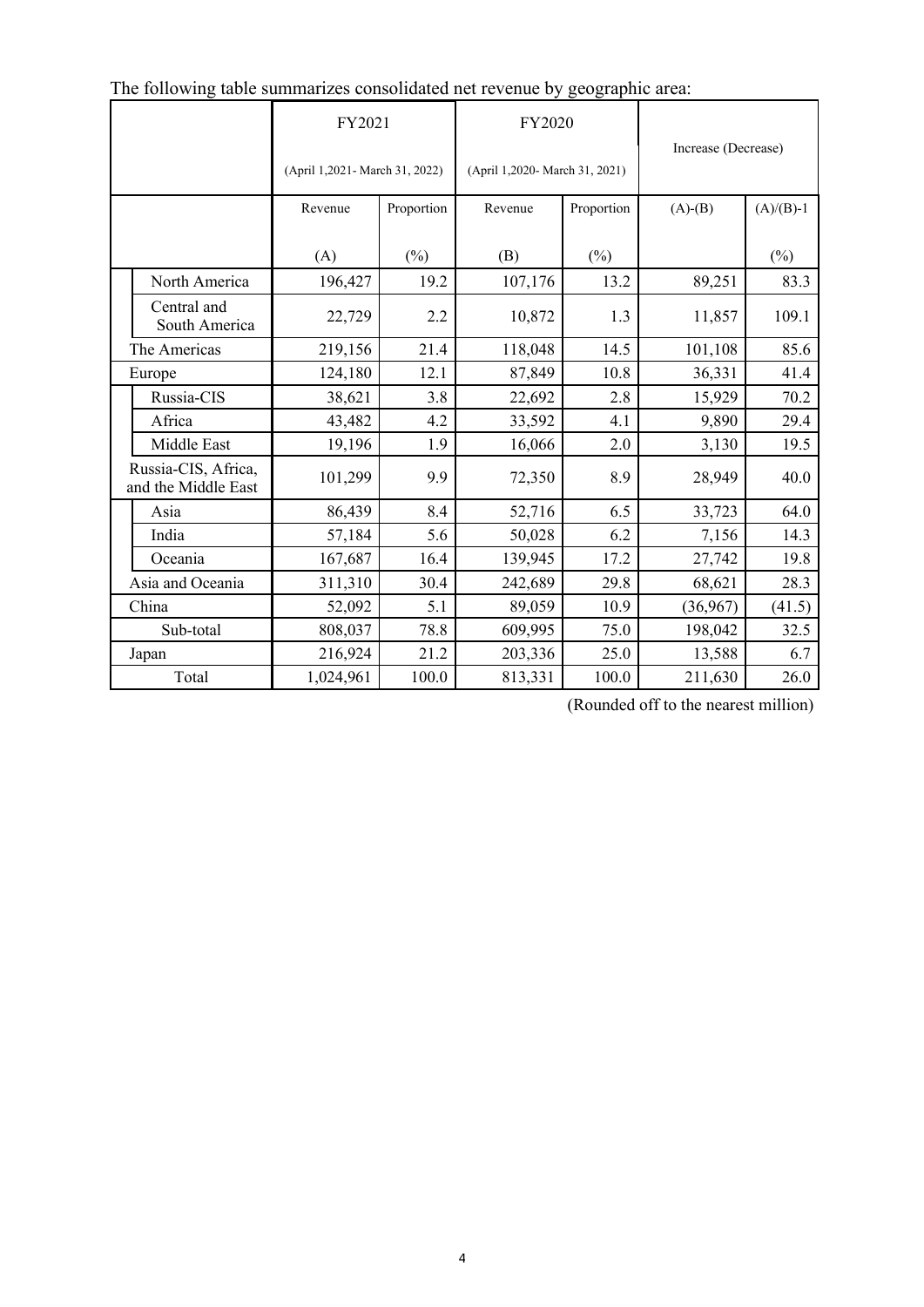#### **(2) Outlook for the Fiscal Year Ending March 2023**

In the fiscal year ending March 2023, demand for hydraulic excavators will maintain the momentum of last year in regions such as North America, Asia, Japan and Oceania, but will decline sharply in China, where market conditions continue to be sluggish, and in Russia/CIS, which is affected by the Russian and Ukrainian situation, and it is expected that there will be some impact on Europe's demand.

Based on this, global demand for the fiscal year ending March 2023 is expected to be approximately 224 thousand units (a decrease of 8% year on year).

Demand for mining machinery is expected to remain strong in major regions other than Russia, against the backdrop of a sharp decline in Russian resources and resource prices that remain at high levels. On the other hand, we expect a significant decline in demand in Russia due to the Russian and Ukrainian situation, so we anticipate the global demand to decrease by 5% from the previous year.

Regarding our business in Russia, for the time being, we will gradually suspend the production of LLC Hitachi Construction Machinery Eurasia (manufacturing and sales subsidiary), which is the regional headquarters of Russia/CIS, and will gradually suspend exports from Japan to Russia.

In addition to the above situation, we have carefully considered the prolonged procurement risk of semiconductors and the impact of cost increases centered on steel prices, and at present, the forecasts for the fiscal year ending March 2023 (from April 1, 2022 to March 31, 2023) is as follows.

These forecasts are based on the following exchange rates: ¥120 to one US dollar, ¥130 to one euro, ¥19 to one Chinese yuan, and ¥80 to one Australian dollar.

|                | Revenue         | Adjusted<br>operating<br>income | Operating<br>income | Income before<br>income taxes | Net income<br>attributable to<br>owners of the<br>parent | Net income<br>attributable to<br>owners of the<br>parent per share<br>(basic) |
|----------------|-----------------|---------------------------------|---------------------|-------------------------------|----------------------------------------------------------|-------------------------------------------------------------------------------|
|                | Millions of yen | Millions of yen                 | Millions of yen     | Millions of yen               | Millions of yen                                          | Yen                                                                           |
| Forecast       | 960,000         | 80,000                          | 76,000              | 74,000                        | 45,000                                                   | 211.61                                                                        |
| Change         | $-64,961$       | $-13,518$                       | $-30,590$           | $-36,869$                     | $-30,826$                                                |                                                                               |
| Change $(\% )$ | $-6.3$          | $-14.5$                         | $-28.7$             | $-33.3$                       | $-40.7$                                                  |                                                                               |
| (Reference)    | Millions of yen | Millions of yen                 | Millions of yen     | Millions of yen               | Millions of yen                                          | Yen                                                                           |
| FY2021         | 1,024,961       | 93,518                          | 106,590             | 110,869                       | 75,826                                                   | 356.57                                                                        |

Consolidated Earnings Forecast for the Full Year Ending March 31, 2023

Notes:

(Rounded off to the nearest million)

Any forward-looking statements in the report, including results forecasts, are based on certain assumptions that were deemed rational as well as information currently available to the Company at this time. However, various factors may cause actual results to differ materially.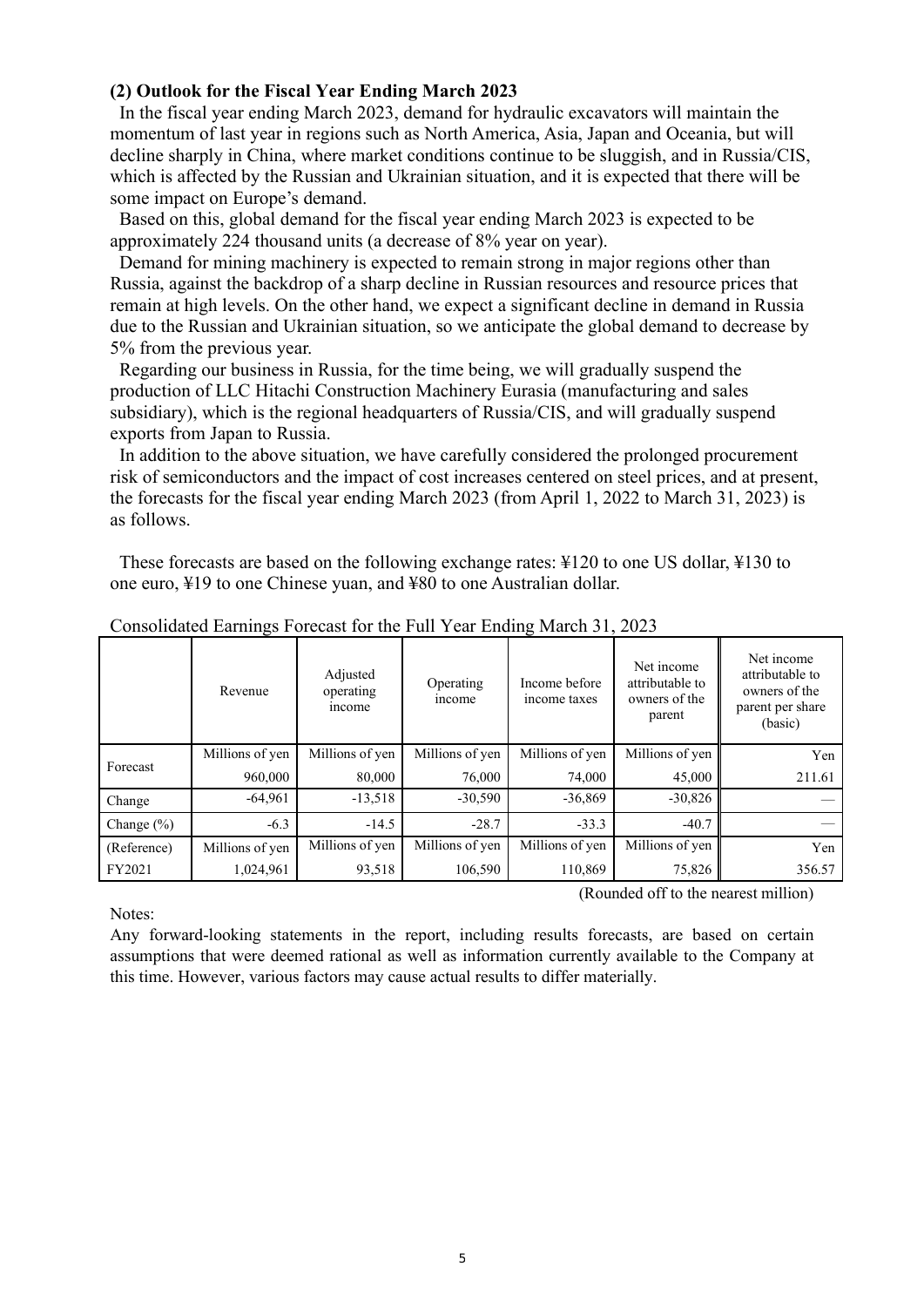## **(3) Analysis of Financial Condition**

### **[1] Status of Assets, Liabilities, and Net Assets**

#### **(a) Assets**

Current assets at the end of the fiscal year amounted to  $\frac{1}{2}$  764,355 million, an increase of 23.8%, or ¥ 147,162 million, from the previous fiscal year-end. This was mainly due to an increase of ¥ 55,048 million in trade receivables and contract assets and ¥ 70,501 million in inventories. Non-current assets amounted to  $\frac{1}{2}$  645,205 million, an increase of 7.1%, or  $\frac{1}{2}$  42,516 million, from the previous fiscal year-end. This was due mainly to an increase of ¥ 38,317 million in property, plant and equipment.

As a result, total assets increased by 15.5%, or  $\frac{1}{2}$  189,678 million, from the previous fiscal yearend to ¥ 1,409,560 million.

#### **(b) Liabilities**

Current liabilities amounted to  $\frac{1}{4}$  455,305 million, an increase of 22.2%, or  $\frac{1}{4}$  82,851 million, from the previous fiscal year-end. This was mainly due to an increase of ¥ 42,168 million in trade and other payables and ¥ 24,075 million in Bonds and borrowings.

Non-current liabilities amounted to  $\frac{1}{286,324}$  million, an increase of 2.7%, or  $\frac{1}{2}$  7,452 million, from the previous fiscal year-end. This was mainly due to an increase of ¥ 7,303 million in Contract liabilities.

As a result, total liabilities increased by  $\frac{1}{2}$  90,303 million, from the previous fiscal year-end to ¥ 741,629 million.

#### **(c) Equity**

Total equity increased by 17.5%, or ¥ 99,375 million, from the previous fiscal year-end to ¥ 667,931 million. This was mainly due to net income and upturn in foreign currency translation adjustments.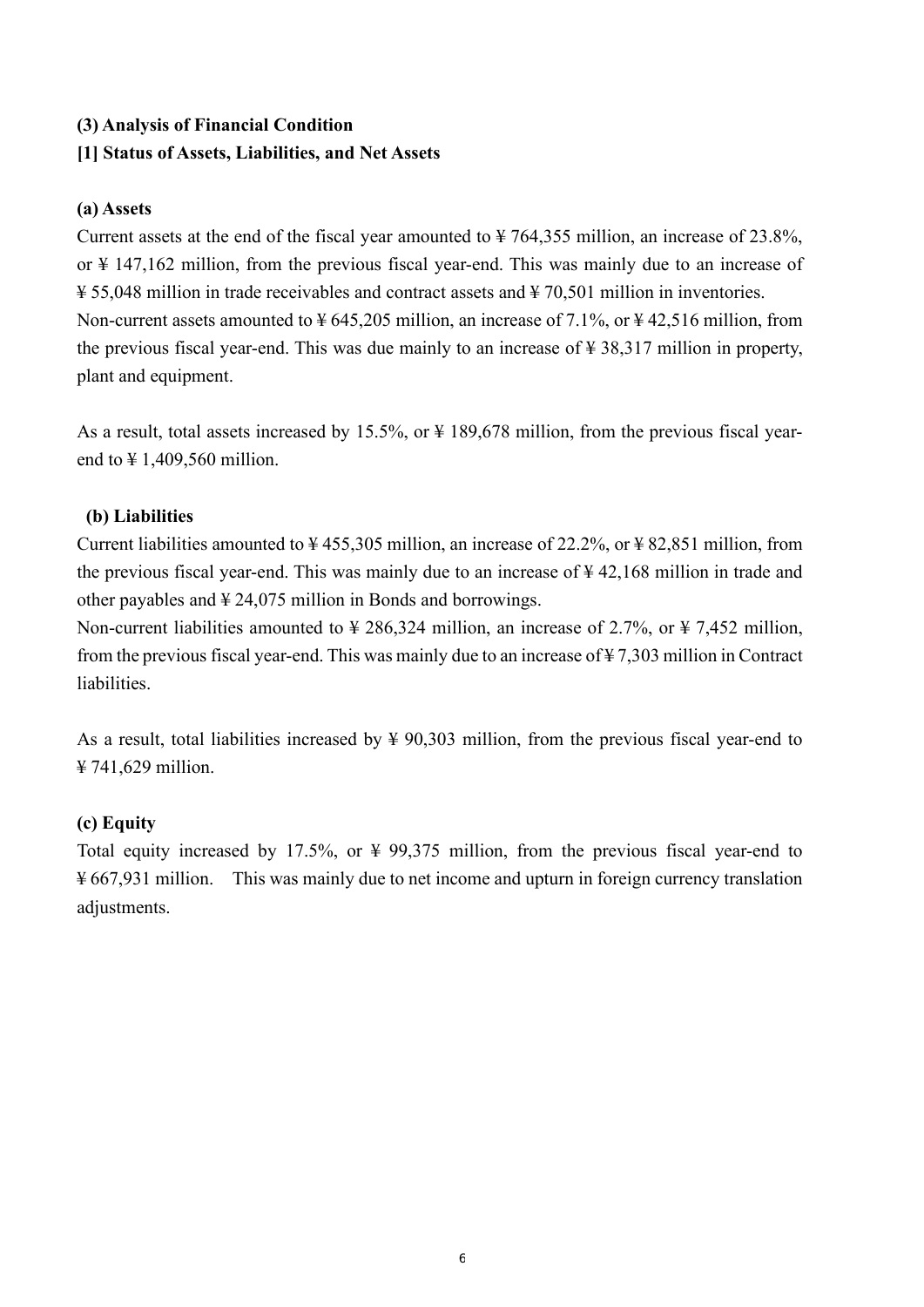#### **[2] Analysis of the Status of Consolidated Cash Flows**

Cash and cash equivalents at the end of the fiscal year totaled  $\frac{1}{2}$  94,257 million, an increase of ¥ 13,927 million from the beginning of the fiscal year. Statement and factors relating to each cash flow category are as follows:

#### **Net cash provided by operating activities**

Net cash provided by operating activities for the fiscal year based on  $\frac{1}{2}$  79,864 million in net income and  $\frac{1}{4}$  48,164 million in depreciation and included a  $\frac{1}{4}$  15,092 million decrease in trade payables, a ¥ 50,316 million increase in trade receivables and contract assets, a ¥ 48,167 million increase in inventories, and  $a \not\equiv 18,842$  million income tax paid as cash outflow.

As a result, net cash provided by operating activities for the fiscal year totaled to an inflow of ¥ 39,317 million, a decrease inflow of ¥ 52,022 million year on year.

#### **Net cash provided by (used in) investing activities**

Net cash used in investing activities for the fiscal year amounted to  $\frac{1}{2}$  6,854 million, a decrease of ¥ 25,427 million year on year. This was mainly due to the proceeds from sales of ¥ 22,592 million for our holding shares of Deere-Hitachi Construction Machinery Corp. and Deere-Hitachi Maquinas de Construcao do Brasil S.A. as our equity-method affiliates and so forth although there was an outlay of ¥ 27,924 million for capital expenditure, ¥ 6,616 million for intangible assets.

As a result, free cash flows, the sum of net cash provided by operating activities and net cash used in investing activities, amounted to an inflow of ¥ 32,463 million.

#### **Net cash provided by (used in) financing activities**

Net cash used in financing activities for the fiscal year amounted to  $\frac{1}{2}$  25,615 million. While a ¥ 21,314 million increase in short-term debt, net, this was due mainly to a decrease of ¥ 13,673 million in long-term debt and bond and ¥ 20,552 million dividends paid (including dividends paid to non-controlling interests) as cash outflow.

As a result, cash for financing activities for the fiscal year produced a decreased outflow of ¥ 20,396 million year on year.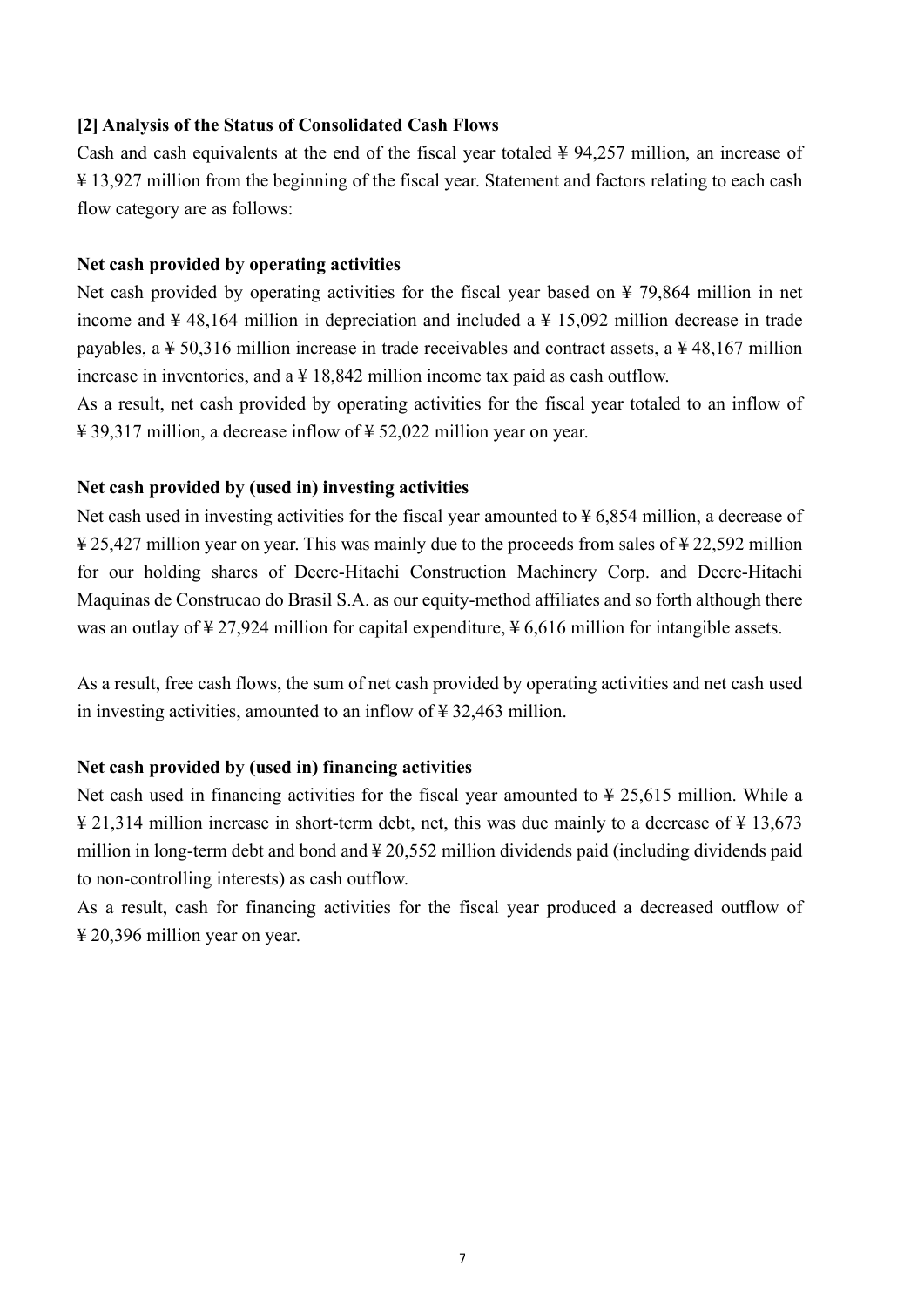|                                  | March 2022 | March 2021 | March 2020 |
|----------------------------------|------------|------------|------------|
| Equity attributable to owners of |            |            |            |
| the parent ratio $(\%)$          | 43.4       | 42.1       | 40.6       |
| Equity attributable to owners of |            |            |            |
| the parent ratio on a market     | 48.2       | 61.8       | 39.9       |
| price basis $(\% )$              |            |            |            |
| Interest-bearing debt to         |            |            |            |
| operating cash flow ratio $(\%)$ | 9.0        | 3.6        | 14.9       |
| Interest coverage ratio (times)  | 8.3        | 17.3       | 3.3        |

(Reference) The following table describes HCM's cash flow indicator indices:

Notes:

Equity attributable to owners of the parent ratio: Equity attributable to owners of the parent/total assets

Equity attributable to owners of the parent ratio on a market price basis: Share market price/total assets

Interest-bearing debt to operating cash flow ratio: Interest-bearing debt/cash flows from operating activities

Interest coverage ratio: Cash flows from operating activities/interest paid

1. Indices are calculated using consolidated figures.

2. The share market price is calculated by multiplying the closing price at the end of the period by the number of outstanding shares at the end of the period (after excluding treasury stock).

3. Cash flows from operating activities reflect cash flows from operating activities as detailed in the Consolidated Statements of Cash Flows. Interest-bearing debt reflects all debt for which the Company is paying interest as detailed in the Consolidated Balance Sheets. Interest payments reflect interest paid as detailed in the Consolidated Statements of Cash Flows.

#### **(4) Dividend Policy**

The Company will work to bolster its internal reserves while considering maintenance and strengthening of its financial structure and implementation plans for upfront investments, including investments for technology development and facilities based on medium- and long-term business strategies. At the same time, the Company will, in principle, pay dividends of surplus linked to its consolidated business results twice a year as interim and year-end dividends and aim to achieve a consolidated dividend payout ratio of approx. 30% or more.

With the aim of enabling the execution of a flexible capital policy, the Company will acquire treasury stock in consideration of necessity, financial conditions, and stock price movement, etc.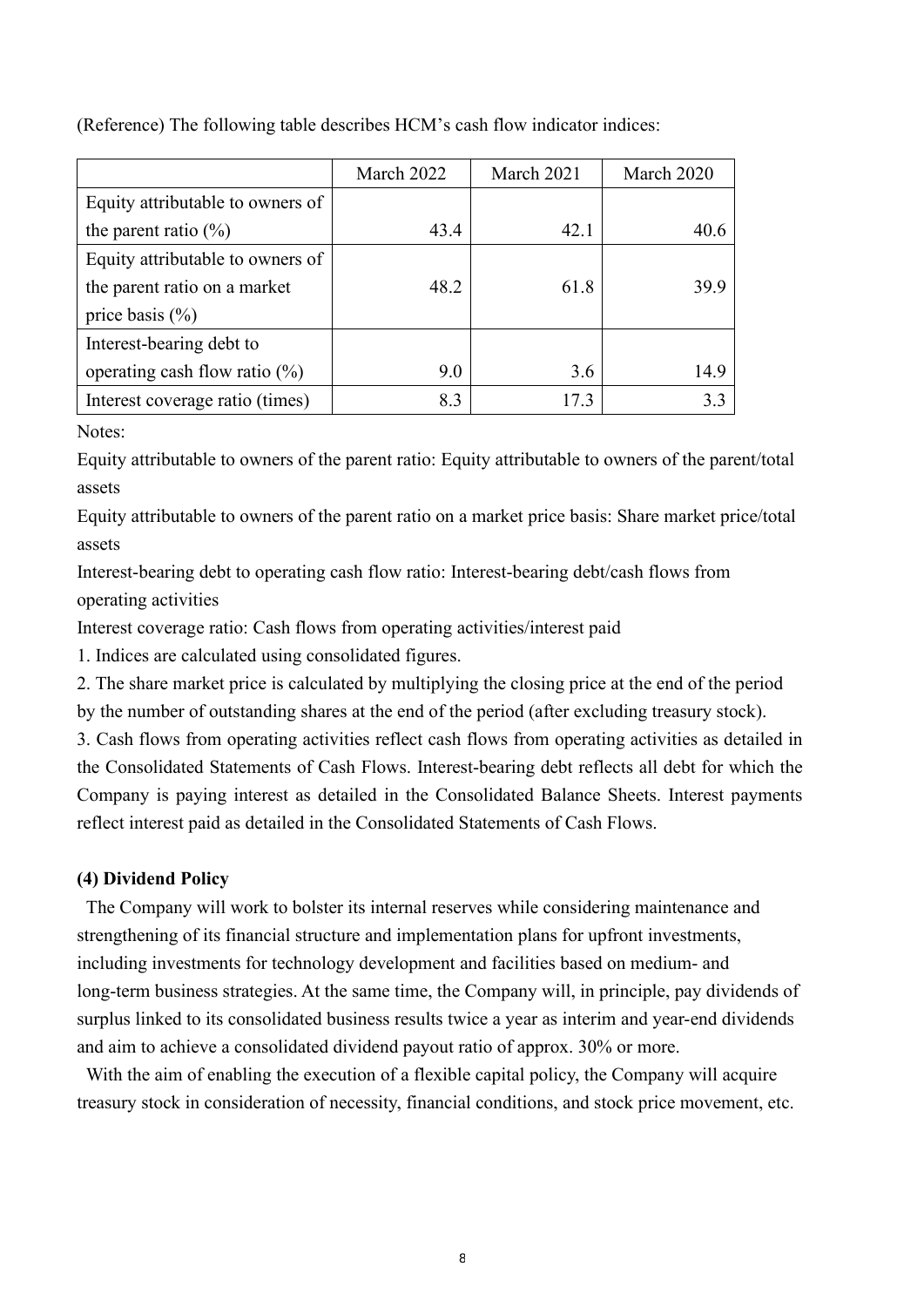#### **2. Our Fundamental Position Concerning Selection of Accounting Standards Policy**

The HCM Group has been actively promoting global business development and aims to further increase its enterprise value by building a management foundation that can accelerate management visualization and management enhancement as well as governance reinforcement. As part of these efforts and for the purpose of improving the international comparability of financial statements in the capital markets by introducing IFRS, which is a global standard, and unifying the accounting methods within the Group, HCM voluntarily adopts the International Financial Reporting Standards (IFRS) from the presentation of the consolidated financial statements in its annual securities report for the fiscal year ended March 31, 2015.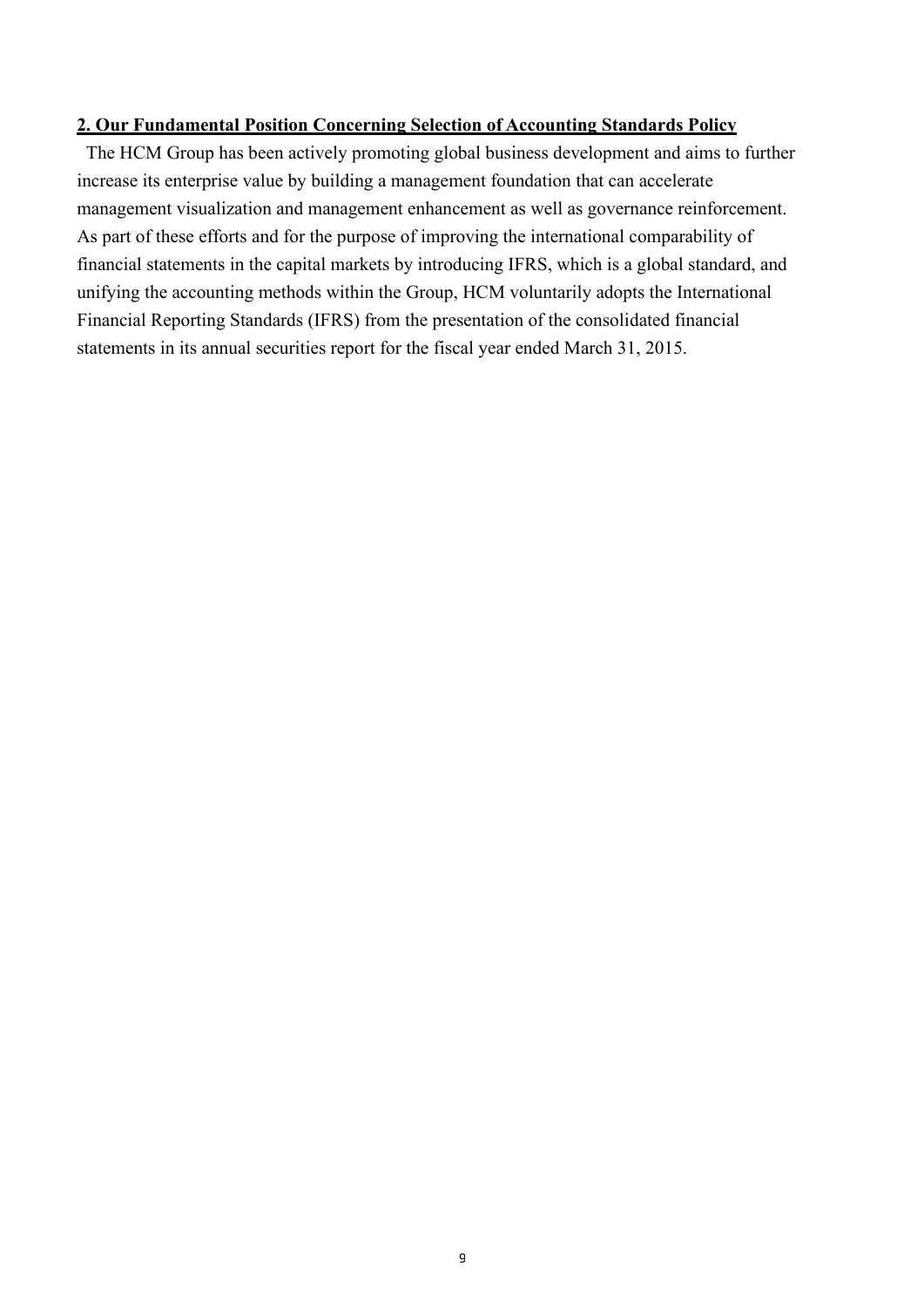# **3. Consolidated Financial Statements**

### **(1) Consolidated Balance Sheets** (Millions of yen)

|                                                   | Current fiscal year | Previous fiscal year-end |                 |
|---------------------------------------------------|---------------------|--------------------------|-----------------|
|                                                   | As of               | As of                    | $(A)-(B)$       |
|                                                   | Mar. 31, 2022 (A)   | Mar. 31, 2021 (B)        |                 |
| Assets                                            |                     |                          |                 |
| Current assets                                    |                     |                          |                 |
| Cash and cash equivalents                         | 94,257              | 80,330                   | 13,927          |
| Trade receivables                                 | 261,448             | 206,371                  | 55,077          |
| Contract assets                                   | 4,816               | 4,845                    | (29)            |
| Inventories                                       | 368,267             | 297,766                  | 70,501          |
| Income tax receivables                            | 1,884               | 4,025                    | (2,141)         |
| Other financial assets                            | 25,262              | 16,172                   | 9,090           |
| Other current assets                              | 8,421               | 7,083                    | 1,338           |
| Subtotal                                          | 764,355             | 616,592                  | 147,763         |
| Assets held for sale                              |                     | 601                      | (601)           |
| Total current assets                              | 764,355             | 617,193                  | 147,162         |
| Non-current assets                                |                     |                          |                 |
| Property, plant and equipment                     | 384,164             | 345,847                  | 38,317          |
| Right-of-use-asset                                | 58,740              | 59,410                   | (670)           |
| Intangible assets                                 | 42,008              | 40,601                   | 1,407           |
| Goodwill                                          | 39,071              | 35,406                   | 3,665           |
| Investments accounted for using the equity method | 26,972              | 31,034                   | (4,062)         |
| Trade receivables                                 | 42,747              | 41,436                   | 1,311           |
| Deferred tax assets                               | 16,099              | 16,338                   | (239)           |
| Other financial assets                            | 20,450              | 18,643                   | 1,807           |
| Other non-current assets                          | 14,954              | 13,974                   | 980             |
| Total non-current assets                          | 645,205             | 602,689                  | 42,516          |
| Total assets                                      | 1,409,560           | 1,219,882                | 189,678         |
| Liabilities                                       |                     |                          |                 |
| Current liabilities                               |                     |                          |                 |
| Trade and other payables                          | 222,841             | 180,673                  | 42,168          |
| Lease liabilities                                 | 10,714              | 12,489                   | (1,775)         |
| Contract liabilities                              | 11,527              | 8,820                    | 2,707           |
| Bonds and borrowings                              | 174,337             | 150,262                  | 24,075          |
| Income taxes payable                              | 15,059              | 4,632                    | 10,427          |
| Other financial liabilities                       | 18,810              | 13,970                   | 4,840           |
| Other current liabilities                         | 2,017               | 1,608                    | 409             |
| Total current liabilities                         | 455,305             | 372,454                  | 82,851          |
| Non-current liabilities                           |                     |                          |                 |
| Trade and other payables                          | 8,495               | 7,697                    | 798             |
| Lease liabilities                                 | 50,717              | 46,942                   | 3,775           |
| Contract liabilities                              | 9,353               | 2,050                    | 7,303           |
| Bonds and borrowings                              | 178,770             | 179,226                  | (456)           |
| Retirement and severance benefit                  | 17,622              | 17,748                   | (126)           |
| Deferred tax liabilities                          | 8,865               | 6,925                    | 1,940           |
| Other financial liabilities                       | 4,986               | 3,569                    | 1,417           |
| Other non-current liabilities                     | 7,516               | 14,715                   | (7, 199)        |
| Total non-current liabilities                     | 286,324             | 278,872                  |                 |
| <b>Total liabilities</b>                          | 741,629             | 651,326                  | 7,452<br>90,303 |
| Equity                                            |                     |                          |                 |
|                                                   |                     |                          |                 |
| Equity attributable to owners of the parent       |                     |                          |                 |
| Common stock                                      | 81,577<br>78,397    | 81,577<br>80,620         | (2,223)         |
| Capital surplus                                   |                     |                          |                 |
| Retained earnings                                 | 414,541             | 350,229                  | 64,312          |
| Accumulated other comprehensive income            | 40,183              | 4,262                    | 35,921          |
| Treasury stock, at cost                           | (3,090)             | (3,086)                  | (4)             |
| Total Equity attribute to owners of the parent    | 611,608             | 513,602                  | 98,006          |
| Non-controlling interests                         | 56,323              | 54,954                   | 1,369           |
| Total equity                                      | 667,931             | 568,556                  | 99,375          |
| Total liabilities and equity                      | 1,409,560           | 1,219,882                | 189,678         |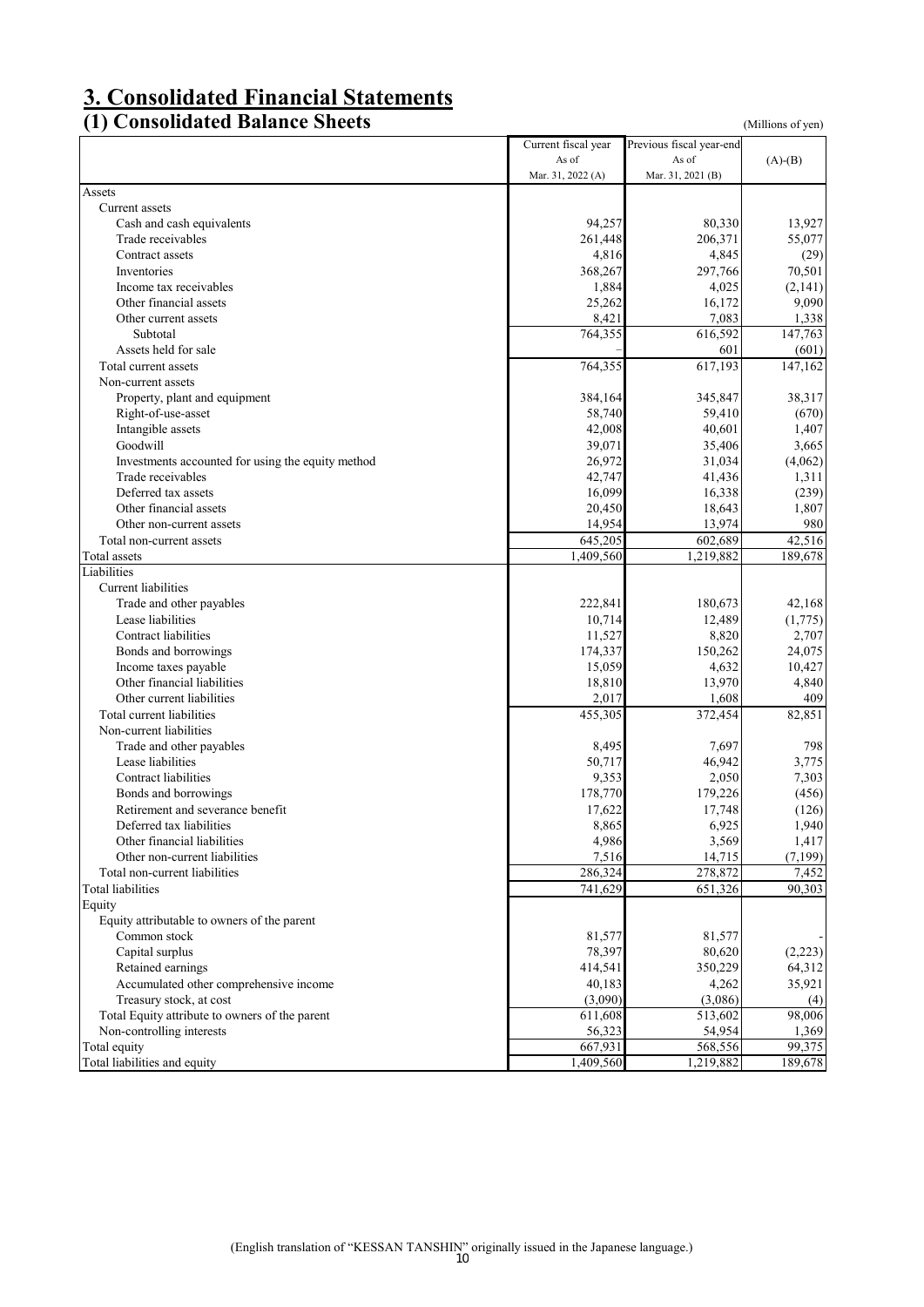# **(2) Consolidated Statements of Income and Comprehensive Income**

| <b>Consolidated Statements of Income</b>                              |                     |                                      | (Millions of yen)       |
|-----------------------------------------------------------------------|---------------------|--------------------------------------|-------------------------|
|                                                                       | Current fiscal year | Previous fiscal year                 |                         |
|                                                                       | For the year ended  | For the year ended                   | $(A)/(B)\times 100$ (%) |
|                                                                       | Mar. 31, 2022 (A)   | Mar. 31, 2021 (B)                    |                         |
| Revenue                                                               | 1,024,961           | 813.331                              | 126                     |
| Cost of sales                                                         | (744, 973)          | (619,988)                            | 120                     |
| Gross profit                                                          | 279,988             | 193,343                              | 145                     |
| Selling, general and administrative expenses                          | (186, 470)          | (160, 633)                           | 116                     |
| Adjusted operating income                                             | 93,518              | 32,710                               | 286                     |
| Other income                                                          | 17,212              | 5,067                                | 340                     |
| Other expenses                                                        | (4,140)             | (9, 542)                             | 43                      |
| Operating income                                                      | 106,590             | 28,235                               | 378                     |
| Financial income                                                      | 4,459               | 3,658                                | 122                     |
| Financial expenses                                                    | (6, 404)            | (7, 743)                             | 83                      |
| Share of profits of investments accounted for using the equity method | 6,224               | 1,428                                | 436                     |
| Income before income taxes                                            | 110,869             | 25,578                               | 433                     |
| Income taxes                                                          | (31,005)            | (10, 951)                            | 283                     |
| Net income                                                            | 79,864              | 14,627                               | 546                     |
| Net income attributable to                                            |                     |                                      |                         |
| Owners of the parent                                                  | 75,826              | 10,340                               | 733                     |
| Non-controlling interests                                             | 4,038               | 4,287                                | 94                      |
| Total net                                                             | 79,864              | 14.627                               | 546                     |
|                                                                       |                     |                                      |                         |
| EPS attributable to owners of the parent                              |                     |                                      |                         |
| Net income per share (Basic) (yen)                                    | 356.57              | 48.62                                | 733                     |
| Net income per share (Diluted) (yen)                                  | 356.57              | 48.62                                | 733                     |
|                                                                       |                     | (Rounded off to the nearest million) |                         |

(English translation of "KESSAN TANSHIN" originally issued in the Japanese language.) 11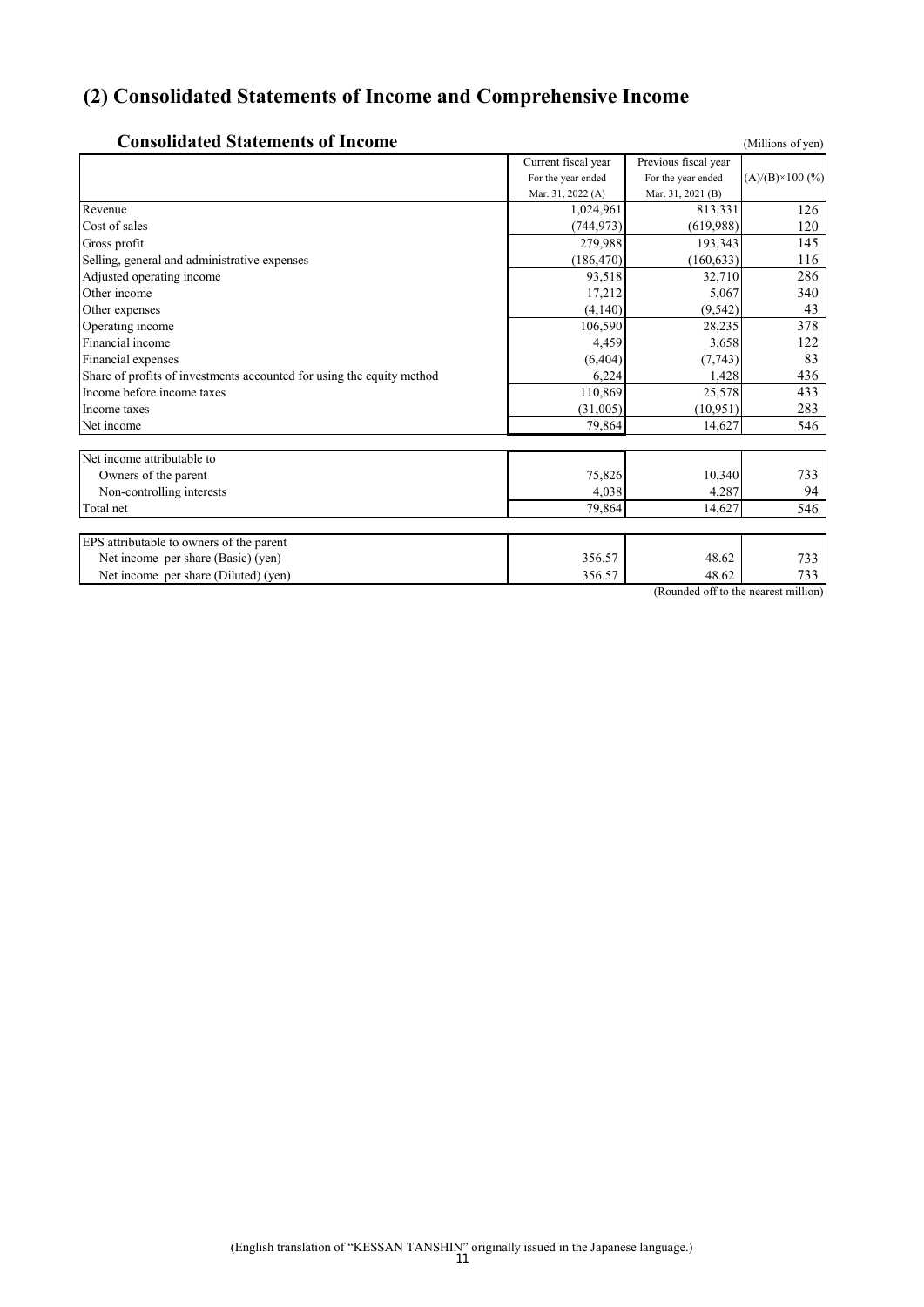| <b>Consolidated Statements of Comprehensive Income</b><br>(Millions of yen) |                     |                      |                          |  |  |
|-----------------------------------------------------------------------------|---------------------|----------------------|--------------------------|--|--|
|                                                                             | Current fiscal year | Previous fiscal year |                          |  |  |
|                                                                             | For the year ended  | For the year ended   | $(A)/(B) \times 100$ (%) |  |  |
|                                                                             | Mar. 31, 2022 (A)   | Mar. 31, 2021 (B)    |                          |  |  |
| Net income                                                                  | 79,864              | 14,627               | 546                      |  |  |
| Other comprehensive income                                                  |                     |                      |                          |  |  |
| Items that cannot be reclassified into net income                           |                     |                      |                          |  |  |
| Net gains and losses from financial assets                                  |                     |                      |                          |  |  |
| measured at fair value through OCI                                          | (142)               | 1,952                |                          |  |  |
| Remeasurements of defined benefit obligations                               | 1,616               | 3,576                | 45                       |  |  |
| Other comprehensive income of equity method associates                      |                     | (1)                  |                          |  |  |
| Items that can be reclassified into net income                              |                     |                      |                          |  |  |
| Foreign currency translation adjustments                                    | 39,724              | 38,611               | 103                      |  |  |
| Cash flow hedges                                                            |                     | (583)                |                          |  |  |
| Other comprehensive income of equity method associates                      | 1,102               | (722)                |                          |  |  |
| Other comprehensive income, net of taxes                                    | 42,309              | 42,833               | 99                       |  |  |
| Comprehensive income                                                        | 122,173             | 57,460               | 213                      |  |  |
| Comprehensive income attributable to                                        |                     |                      |                          |  |  |
| Owners of the parent                                                        | 111,929             | 47,844               | 234                      |  |  |
| Non-controlling interests                                                   | 10,244              | 9,616                | 107                      |  |  |

(Rounded off to the nearest million)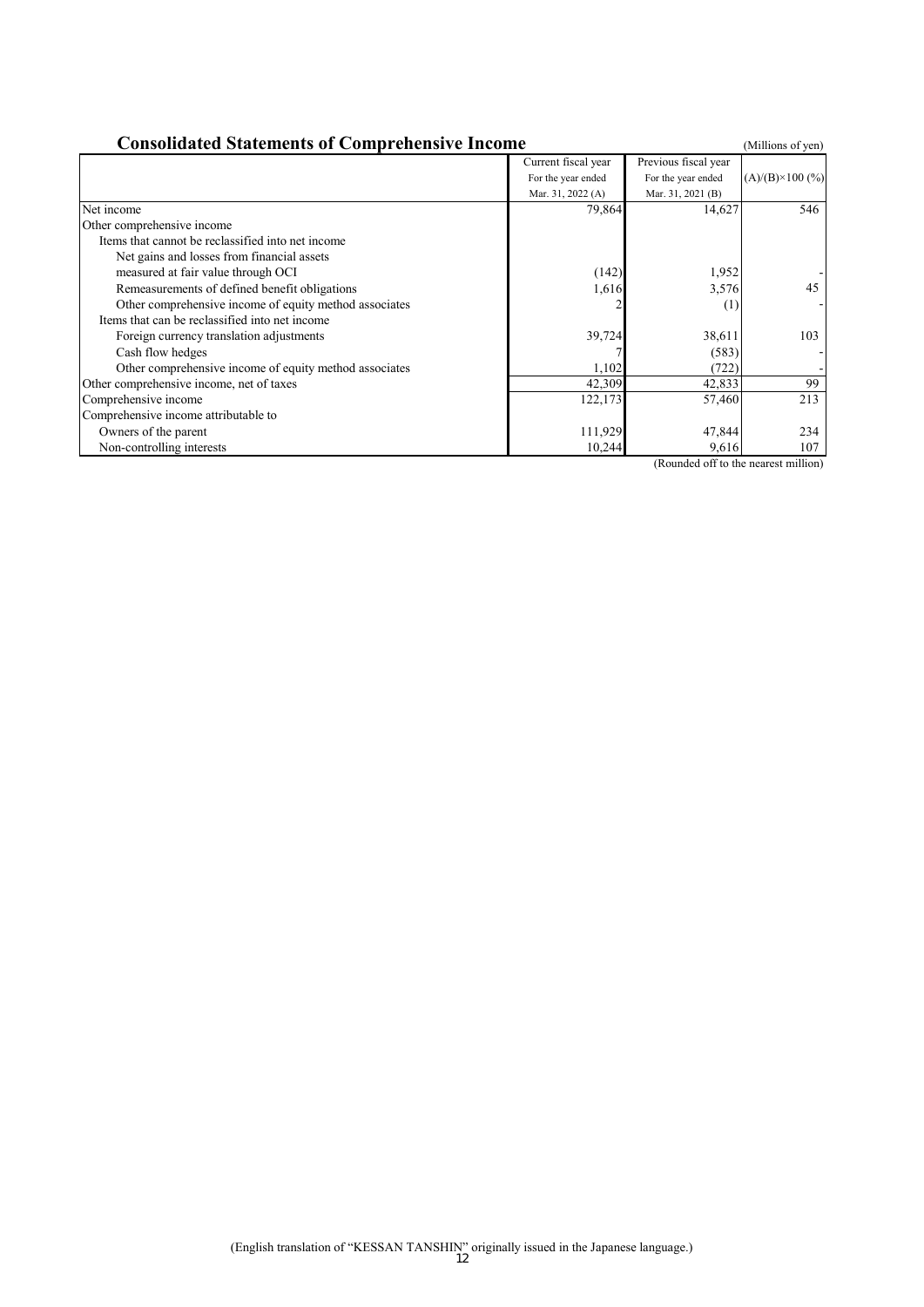# **(3) Consolidated Statements of Changes in Equity**

| Year ended March 31, 2022                |                                             |                 |          |                                      |                            | (Millions of yen) |  |
|------------------------------------------|---------------------------------------------|-----------------|----------|--------------------------------------|----------------------------|-------------------|--|
|                                          | Equity attributable to owners of the parent |                 |          |                                      |                            |                   |  |
|                                          |                                             |                 |          |                                      |                            |                   |  |
|                                          |                                             |                 |          |                                      | other comprehensive income |                   |  |
|                                          |                                             |                 |          |                                      | Net gains and              |                   |  |
|                                          |                                             |                 |          | Remeasurements                       | losses from                |                   |  |
|                                          | Common stock                                |                 |          | Retained earnings of defined benefit | financial assets           | Cash flow hedges  |  |
|                                          |                                             | Capital surplus |          |                                      | measured at fair           |                   |  |
|                                          |                                             |                 |          | obligations                          | value through              |                   |  |
|                                          |                                             |                 |          |                                      | OCI                        |                   |  |
| Balance at beginning of period           | 81,577                                      | 80,620          | 350,918  | 1,669                                | 7,510                      | (355)             |  |
| Net income                               |                                             |                 | 75,826   |                                      |                            |                   |  |
| Other comprehensive income               |                                             |                 |          | 1,574                                | (140)                      |                   |  |
| Comprehensive income                     |                                             |                 | 75,826   | 1,574                                | (140)                      |                   |  |
| Acquisition of treasury stock            |                                             |                 |          |                                      |                            |                   |  |
| Dividends to stockholders of the Company |                                             |                 | (11,696) |                                      |                            |                   |  |
| Transfer to retained earnings            |                                             |                 | 182      |                                      | (182)                      |                   |  |
| Change in liabilities for written put    |                                             |                 |          |                                      |                            |                   |  |
| options over non-controlling interests   |                                             | (2,223)         |          |                                      |                            |                   |  |
| Transaction with owners                  |                                             | (2,223)         | (11,514) |                                      | (182)                      |                   |  |
| Balance at end of period                 | 81,577                                      | 78,397          | 415,230  | 3,243                                | 7,188                      | (348)             |  |

|                                          |                                                |                                             |                            |           |                 | (Millions of yen) |
|------------------------------------------|------------------------------------------------|---------------------------------------------|----------------------------|-----------|-----------------|-------------------|
|                                          |                                                | Equity attributable to owners of the parent |                            |           |                 |                   |
|                                          |                                                | Accumulated other comprehensive             |                            |           |                 |                   |
|                                          | income                                         |                                             |                            |           | Non-controlling |                   |
|                                          | Foreign currency<br>translation<br>adjustments | Total                                       | Treasury stock, at<br>cost | Total     | interests       | Total equity      |
| Balance at beginning of period           | (4, 562)                                       | 4,262                                       | (3,086)                    | 514,291   | 54,954          | 569,245           |
| Net income                               |                                                |                                             |                            | 75,826    | 4,038           | 79,864            |
| Other comprehensive income               | 34,662                                         | 36,103                                      |                            | 36,103    | 6,206           | 42,309            |
| Comprehensive income                     | 34,662                                         | 36,103                                      |                            | 111,929   | 10,244          | 122,173           |
| Acquisition of treasury stock            |                                                |                                             | (4)                        | (4)       |                 | (4)               |
| Dividends to stockholders of the Company |                                                |                                             |                            | (11,696)  | (8,826)         | (20, 522)         |
| Transfer to retained earnings            |                                                | (182)                                       |                            |           |                 |                   |
| Change in liabilities for written put    |                                                |                                             |                            |           |                 |                   |
| options over non-controlling interests   |                                                |                                             |                            | (2,223)   | (49)            | (2,272)           |
| Transaction with owners                  |                                                | (182)                                       | (4)                        | (13, 923) | (8, 875)        | (22, 798)         |
| Balance at end of period                 | 30,100                                         | 40,183                                      | (3,090)                    | 612,297   | 56,323          | 668,620           |

# (English translation of "KESSAN TANSHIN originally issued in the Japanese language.) 13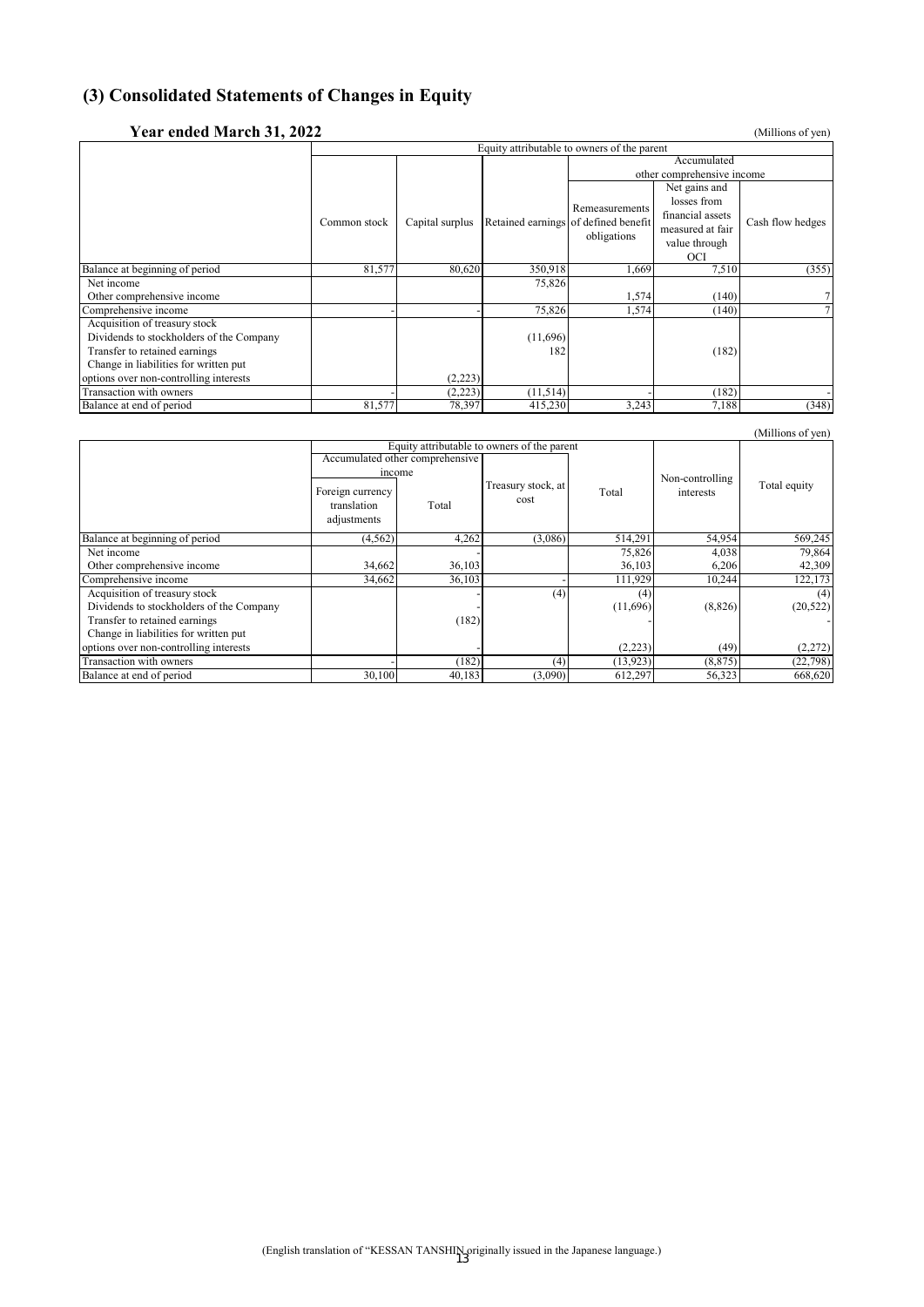#### **Year ended March 31, 2021** (Millions of yen)

|                                                   | Equity attributable to owners of the parent |                 |                                      |                            |                  |                  |
|---------------------------------------------------|---------------------------------------------|-----------------|--------------------------------------|----------------------------|------------------|------------------|
|                                                   |                                             |                 |                                      |                            |                  |                  |
|                                                   |                                             |                 |                                      | other comprehensive income |                  |                  |
|                                                   |                                             |                 |                                      |                            | Net gains and    |                  |
|                                                   |                                             |                 |                                      | Remeasurements             | losses from      |                  |
|                                                   |                                             |                 |                                      |                            | financial assets |                  |
|                                                   | Common stock                                | Capital surplus | Retained earnings of defined benefit |                            | measured at fair | Cash flow hedges |
|                                                   |                                             |                 |                                      | obligations                | value through    |                  |
|                                                   |                                             |                 |                                      |                            | <b>OCI</b>       |                  |
| Balance at beginning of period                    | 81,577                                      | 80,475          | 347,668                              | (1,933)                    | 5,700            | 228              |
| Cummulative impact of change in accounting policy |                                             |                 | (689)                                |                            |                  |                  |
| Balance at beginning of period reflected          |                                             |                 |                                      |                            |                  |                  |
| change in accounting policy                       | 81,577                                      | 80,475          | 346,979                              | (1,933)                    | 5,700            | 228              |
| Net income                                        |                                             |                 | 10,340                               |                            |                  |                  |
| Other comprehensive income                        |                                             |                 |                                      | 3,602                      | 1,951            | (583)            |
| Comprehensive income                              |                                             |                 | 10,340                               | 3,602                      | 1,951            | (583)            |
| Acquisition of treasury stock                     |                                             |                 |                                      |                            |                  |                  |
| Dividends to stockholders of the Company          |                                             |                 | (7,231)                              |                            |                  |                  |
| Transfer to retained earnings                     |                                             |                 | 141                                  |                            | (141)            |                  |
| Change in liabilities for written put             |                                             |                 |                                      |                            |                  |                  |
| options over non-controlling interests            |                                             | 145             |                                      |                            |                  |                  |
| Transaction with owners                           |                                             | 145             | (7,090)                              |                            | (141)            |                  |
| Balance at end of period                          | 81,577                                      | 80,620          | 350,229                              | 1,669                      | 7,510            | (355)            |

|                                                   |                                                |                                 |                                             |         |                 | (Millions of yen) |
|---------------------------------------------------|------------------------------------------------|---------------------------------|---------------------------------------------|---------|-----------------|-------------------|
|                                                   |                                                |                                 | Equity attributable to owners of the parent |         |                 |                   |
|                                                   |                                                | Accumulated other comprehensive |                                             |         |                 |                   |
|                                                   | income                                         |                                 |                                             |         | Non-controlling |                   |
|                                                   | Foreign currency<br>translation<br>adjustments | Total                           | Treasury stock, at<br>cost                  | Total   | interests       | Total equity      |
| Balance at beginning of period                    | (37,096)                                       | (33, 101)                       | (3,082)                                     | 473,537 | 51,574          | 525,111           |
| Cummulative impact of change in accounting policy |                                                |                                 |                                             | (689)   |                 | (689)             |
| Balance at beginning of period reflected          |                                                |                                 |                                             |         |                 |                   |
| change in accounting policy                       | (37,096)                                       | (33,101)                        | (3,082)                                     | 472,848 | 51,574          | 524,422           |
| Net income                                        |                                                |                                 |                                             | 10,340  | 4,287           | 14,627            |
| Other comprehensive income                        | 32,534                                         | 37,504                          |                                             | 37,504  | 5,329           | 42,833            |
| Comprehensive income                              | 32,534                                         | 37,504                          |                                             | 47,844  | 9.616           | 57,460            |
| Acquisition of treasury stock                     |                                                |                                 | (4)                                         | (4)     |                 | (4)               |
| Dividends to stockholders of the Company          |                                                |                                 |                                             | (7,231) | (6,219)         | (13, 450)         |
| Transfer to retained earnings                     |                                                | (141)                           |                                             |         |                 |                   |
| Change in liabilities for written put             |                                                |                                 |                                             |         |                 |                   |
| options over non-controlling interests            |                                                |                                 |                                             | 145     | (17)            | 128               |
| Transaction with owners                           |                                                | (141)                           | (4)                                         | (7,090) | (6,236)         | (13, 326)         |
| Balance at end of period                          | (4, 562)                                       | 4,262                           | (3,086)                                     | 513,602 | 54,954          | 568,556           |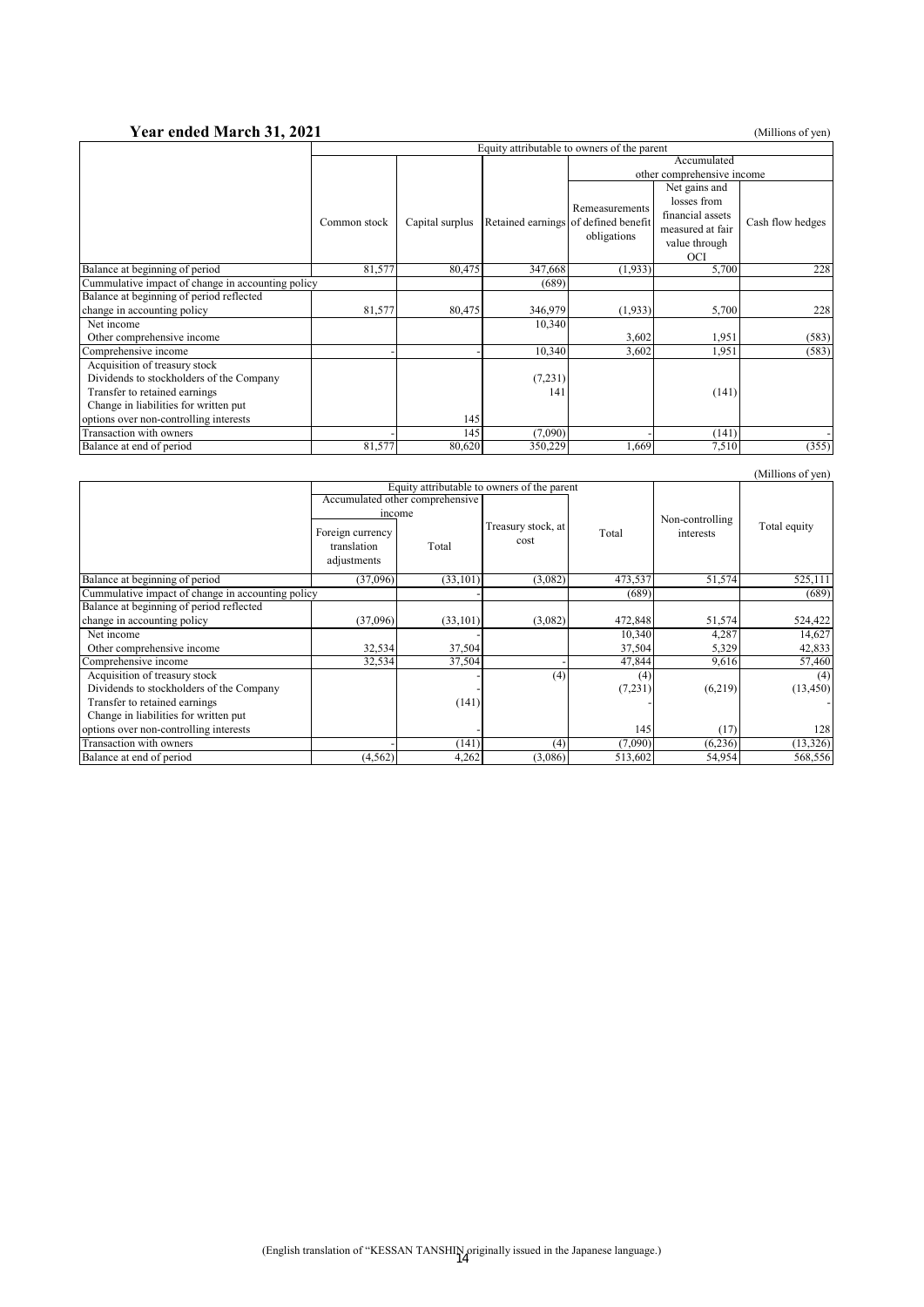# **(4) Consolidated Statements of Cash Flows**

| Current fiscal year<br>Previous fiscal year<br>For the year ended<br>For the year ended<br>Mar. 31, 2021 (B)<br>Mar. 31, 2022 (A)<br>Net income<br>79.864<br>14.627<br>48.164<br>Depreciation<br>7,316<br>Amortization of intangible asset<br>196<br>1,391<br>Impairment losses<br>31.005<br>10,951<br>Income tax expense<br>(8,755)<br>425<br>Gains or loss on business restructuring<br>Equity in net earnings of associates<br>(6,224)<br>(1, 428)<br>(4,597)<br>43<br>(Gain) loss on sales of property, plant and equipment<br>(4, 459)<br>Financial income<br>(3,658)<br>6,404<br>Financial expense<br>7,743<br>(50,316)<br>21,164<br>(Increase) decrease in trade receivables and contract assets<br>18,745<br>2,137<br>(Increase) decrease in lease receivables<br>(48, 167)<br>25,501<br>(Increase) decrease in inventories<br>15,092<br>(19, 237)<br>Increase (decrease) in trade payables<br>(498)<br>Increase (decrease) in retirement and severance benefit<br>163<br>(24, 130)<br>(8, 568)<br>Other<br><b>Subtotal</b><br>59,640<br>101,431<br>1,769<br>Interest received<br>1,479<br>3,300<br>Dividends received<br>(4,729)<br>(5,289)<br>Interest paid<br>(18, 842)<br>(10, 161)<br>Income tax paid<br>39,317<br>Net cash provided by (used in) operating activities<br>91,339<br>Capital expenditures<br>(27, 924)<br>(28,311)<br>8,923<br>389<br>Proceeds from sale of property, plant and equipment<br>(4,893)<br>Acquisition of intangible assets<br>(6,616)<br>Acquisition of investments in securities and other financial assets (including investments in associates)<br>(2,642)<br>Sales of investments in securities and other financial assets<br>(including investments in associates)<br>22,592<br>884<br>(Increase) decrease in short-term loan receivables, net<br>187<br>40<br>66<br>Collection of long-term loan receivables<br>(1,030)<br>Payments for acquisition of businesses<br>Other<br>(410)<br>(3)<br>Net cash provided by (used in) investing activities<br>(6, 854)<br>(32, 281)<br>Increase (decrease) in short-term debt, net<br>21,314<br>(42, 150)<br>36,487<br>Proceeds from long-term debt and bond<br>(32,069)<br>Payments on long-term debt<br>(50,160)<br>(12,699)<br>(11, 534)<br>Payments on lease payables<br>(11,695)<br>Dividends paid to owners of the parent<br>(7,273)<br>(8, 857)<br>(4,255)<br>Dividends paid to non-controlling interests<br>(5)<br>Other<br>(3)<br>Net cash provided by (used in) financing activities<br>(25, 615)<br>Effect of exchange rate changes on cash and cash equivalents<br>7,079<br>5,118<br>Net increase (decrease) in cash and cash equivalents<br>13.927<br>Cash and cash equivalents at beginning of period<br>80,330<br>94,257<br>Cash and cash equivalents at end of period |  | (Millions of yen) |
|------------------------------------------------------------------------------------------------------------------------------------------------------------------------------------------------------------------------------------------------------------------------------------------------------------------------------------------------------------------------------------------------------------------------------------------------------------------------------------------------------------------------------------------------------------------------------------------------------------------------------------------------------------------------------------------------------------------------------------------------------------------------------------------------------------------------------------------------------------------------------------------------------------------------------------------------------------------------------------------------------------------------------------------------------------------------------------------------------------------------------------------------------------------------------------------------------------------------------------------------------------------------------------------------------------------------------------------------------------------------------------------------------------------------------------------------------------------------------------------------------------------------------------------------------------------------------------------------------------------------------------------------------------------------------------------------------------------------------------------------------------------------------------------------------------------------------------------------------------------------------------------------------------------------------------------------------------------------------------------------------------------------------------------------------------------------------------------------------------------------------------------------------------------------------------------------------------------------------------------------------------------------------------------------------------------------------------------------------------------------------------------------------------------------------------------------------------------------------------------------------------------------------------------------------------------------------------------------------------------------------------------------------------------------------------------------------------------------------------------------------------------------------|--|-------------------|
|                                                                                                                                                                                                                                                                                                                                                                                                                                                                                                                                                                                                                                                                                                                                                                                                                                                                                                                                                                                                                                                                                                                                                                                                                                                                                                                                                                                                                                                                                                                                                                                                                                                                                                                                                                                                                                                                                                                                                                                                                                                                                                                                                                                                                                                                                                                                                                                                                                                                                                                                                                                                                                                                                                                                                                              |  |                   |
|                                                                                                                                                                                                                                                                                                                                                                                                                                                                                                                                                                                                                                                                                                                                                                                                                                                                                                                                                                                                                                                                                                                                                                                                                                                                                                                                                                                                                                                                                                                                                                                                                                                                                                                                                                                                                                                                                                                                                                                                                                                                                                                                                                                                                                                                                                                                                                                                                                                                                                                                                                                                                                                                                                                                                                              |  |                   |
|                                                                                                                                                                                                                                                                                                                                                                                                                                                                                                                                                                                                                                                                                                                                                                                                                                                                                                                                                                                                                                                                                                                                                                                                                                                                                                                                                                                                                                                                                                                                                                                                                                                                                                                                                                                                                                                                                                                                                                                                                                                                                                                                                                                                                                                                                                                                                                                                                                                                                                                                                                                                                                                                                                                                                                              |  |                   |
|                                                                                                                                                                                                                                                                                                                                                                                                                                                                                                                                                                                                                                                                                                                                                                                                                                                                                                                                                                                                                                                                                                                                                                                                                                                                                                                                                                                                                                                                                                                                                                                                                                                                                                                                                                                                                                                                                                                                                                                                                                                                                                                                                                                                                                                                                                                                                                                                                                                                                                                                                                                                                                                                                                                                                                              |  |                   |
|                                                                                                                                                                                                                                                                                                                                                                                                                                                                                                                                                                                                                                                                                                                                                                                                                                                                                                                                                                                                                                                                                                                                                                                                                                                                                                                                                                                                                                                                                                                                                                                                                                                                                                                                                                                                                                                                                                                                                                                                                                                                                                                                                                                                                                                                                                                                                                                                                                                                                                                                                                                                                                                                                                                                                                              |  | 44,412            |
|                                                                                                                                                                                                                                                                                                                                                                                                                                                                                                                                                                                                                                                                                                                                                                                                                                                                                                                                                                                                                                                                                                                                                                                                                                                                                                                                                                                                                                                                                                                                                                                                                                                                                                                                                                                                                                                                                                                                                                                                                                                                                                                                                                                                                                                                                                                                                                                                                                                                                                                                                                                                                                                                                                                                                                              |  | 5,765             |
|                                                                                                                                                                                                                                                                                                                                                                                                                                                                                                                                                                                                                                                                                                                                                                                                                                                                                                                                                                                                                                                                                                                                                                                                                                                                                                                                                                                                                                                                                                                                                                                                                                                                                                                                                                                                                                                                                                                                                                                                                                                                                                                                                                                                                                                                                                                                                                                                                                                                                                                                                                                                                                                                                                                                                                              |  |                   |
|                                                                                                                                                                                                                                                                                                                                                                                                                                                                                                                                                                                                                                                                                                                                                                                                                                                                                                                                                                                                                                                                                                                                                                                                                                                                                                                                                                                                                                                                                                                                                                                                                                                                                                                                                                                                                                                                                                                                                                                                                                                                                                                                                                                                                                                                                                                                                                                                                                                                                                                                                                                                                                                                                                                                                                              |  |                   |
|                                                                                                                                                                                                                                                                                                                                                                                                                                                                                                                                                                                                                                                                                                                                                                                                                                                                                                                                                                                                                                                                                                                                                                                                                                                                                                                                                                                                                                                                                                                                                                                                                                                                                                                                                                                                                                                                                                                                                                                                                                                                                                                                                                                                                                                                                                                                                                                                                                                                                                                                                                                                                                                                                                                                                                              |  |                   |
|                                                                                                                                                                                                                                                                                                                                                                                                                                                                                                                                                                                                                                                                                                                                                                                                                                                                                                                                                                                                                                                                                                                                                                                                                                                                                                                                                                                                                                                                                                                                                                                                                                                                                                                                                                                                                                                                                                                                                                                                                                                                                                                                                                                                                                                                                                                                                                                                                                                                                                                                                                                                                                                                                                                                                                              |  |                   |
|                                                                                                                                                                                                                                                                                                                                                                                                                                                                                                                                                                                                                                                                                                                                                                                                                                                                                                                                                                                                                                                                                                                                                                                                                                                                                                                                                                                                                                                                                                                                                                                                                                                                                                                                                                                                                                                                                                                                                                                                                                                                                                                                                                                                                                                                                                                                                                                                                                                                                                                                                                                                                                                                                                                                                                              |  |                   |
|                                                                                                                                                                                                                                                                                                                                                                                                                                                                                                                                                                                                                                                                                                                                                                                                                                                                                                                                                                                                                                                                                                                                                                                                                                                                                                                                                                                                                                                                                                                                                                                                                                                                                                                                                                                                                                                                                                                                                                                                                                                                                                                                                                                                                                                                                                                                                                                                                                                                                                                                                                                                                                                                                                                                                                              |  |                   |
|                                                                                                                                                                                                                                                                                                                                                                                                                                                                                                                                                                                                                                                                                                                                                                                                                                                                                                                                                                                                                                                                                                                                                                                                                                                                                                                                                                                                                                                                                                                                                                                                                                                                                                                                                                                                                                                                                                                                                                                                                                                                                                                                                                                                                                                                                                                                                                                                                                                                                                                                                                                                                                                                                                                                                                              |  |                   |
|                                                                                                                                                                                                                                                                                                                                                                                                                                                                                                                                                                                                                                                                                                                                                                                                                                                                                                                                                                                                                                                                                                                                                                                                                                                                                                                                                                                                                                                                                                                                                                                                                                                                                                                                                                                                                                                                                                                                                                                                                                                                                                                                                                                                                                                                                                                                                                                                                                                                                                                                                                                                                                                                                                                                                                              |  |                   |
|                                                                                                                                                                                                                                                                                                                                                                                                                                                                                                                                                                                                                                                                                                                                                                                                                                                                                                                                                                                                                                                                                                                                                                                                                                                                                                                                                                                                                                                                                                                                                                                                                                                                                                                                                                                                                                                                                                                                                                                                                                                                                                                                                                                                                                                                                                                                                                                                                                                                                                                                                                                                                                                                                                                                                                              |  |                   |
|                                                                                                                                                                                                                                                                                                                                                                                                                                                                                                                                                                                                                                                                                                                                                                                                                                                                                                                                                                                                                                                                                                                                                                                                                                                                                                                                                                                                                                                                                                                                                                                                                                                                                                                                                                                                                                                                                                                                                                                                                                                                                                                                                                                                                                                                                                                                                                                                                                                                                                                                                                                                                                                                                                                                                                              |  |                   |
|                                                                                                                                                                                                                                                                                                                                                                                                                                                                                                                                                                                                                                                                                                                                                                                                                                                                                                                                                                                                                                                                                                                                                                                                                                                                                                                                                                                                                                                                                                                                                                                                                                                                                                                                                                                                                                                                                                                                                                                                                                                                                                                                                                                                                                                                                                                                                                                                                                                                                                                                                                                                                                                                                                                                                                              |  |                   |
|                                                                                                                                                                                                                                                                                                                                                                                                                                                                                                                                                                                                                                                                                                                                                                                                                                                                                                                                                                                                                                                                                                                                                                                                                                                                                                                                                                                                                                                                                                                                                                                                                                                                                                                                                                                                                                                                                                                                                                                                                                                                                                                                                                                                                                                                                                                                                                                                                                                                                                                                                                                                                                                                                                                                                                              |  |                   |
|                                                                                                                                                                                                                                                                                                                                                                                                                                                                                                                                                                                                                                                                                                                                                                                                                                                                                                                                                                                                                                                                                                                                                                                                                                                                                                                                                                                                                                                                                                                                                                                                                                                                                                                                                                                                                                                                                                                                                                                                                                                                                                                                                                                                                                                                                                                                                                                                                                                                                                                                                                                                                                                                                                                                                                              |  |                   |
|                                                                                                                                                                                                                                                                                                                                                                                                                                                                                                                                                                                                                                                                                                                                                                                                                                                                                                                                                                                                                                                                                                                                                                                                                                                                                                                                                                                                                                                                                                                                                                                                                                                                                                                                                                                                                                                                                                                                                                                                                                                                                                                                                                                                                                                                                                                                                                                                                                                                                                                                                                                                                                                                                                                                                                              |  |                   |
|                                                                                                                                                                                                                                                                                                                                                                                                                                                                                                                                                                                                                                                                                                                                                                                                                                                                                                                                                                                                                                                                                                                                                                                                                                                                                                                                                                                                                                                                                                                                                                                                                                                                                                                                                                                                                                                                                                                                                                                                                                                                                                                                                                                                                                                                                                                                                                                                                                                                                                                                                                                                                                                                                                                                                                              |  | 2,058             |
|                                                                                                                                                                                                                                                                                                                                                                                                                                                                                                                                                                                                                                                                                                                                                                                                                                                                                                                                                                                                                                                                                                                                                                                                                                                                                                                                                                                                                                                                                                                                                                                                                                                                                                                                                                                                                                                                                                                                                                                                                                                                                                                                                                                                                                                                                                                                                                                                                                                                                                                                                                                                                                                                                                                                                                              |  |                   |
|                                                                                                                                                                                                                                                                                                                                                                                                                                                                                                                                                                                                                                                                                                                                                                                                                                                                                                                                                                                                                                                                                                                                                                                                                                                                                                                                                                                                                                                                                                                                                                                                                                                                                                                                                                                                                                                                                                                                                                                                                                                                                                                                                                                                                                                                                                                                                                                                                                                                                                                                                                                                                                                                                                                                                                              |  |                   |
|                                                                                                                                                                                                                                                                                                                                                                                                                                                                                                                                                                                                                                                                                                                                                                                                                                                                                                                                                                                                                                                                                                                                                                                                                                                                                                                                                                                                                                                                                                                                                                                                                                                                                                                                                                                                                                                                                                                                                                                                                                                                                                                                                                                                                                                                                                                                                                                                                                                                                                                                                                                                                                                                                                                                                                              |  |                   |
|                                                                                                                                                                                                                                                                                                                                                                                                                                                                                                                                                                                                                                                                                                                                                                                                                                                                                                                                                                                                                                                                                                                                                                                                                                                                                                                                                                                                                                                                                                                                                                                                                                                                                                                                                                                                                                                                                                                                                                                                                                                                                                                                                                                                                                                                                                                                                                                                                                                                                                                                                                                                                                                                                                                                                                              |  |                   |
|                                                                                                                                                                                                                                                                                                                                                                                                                                                                                                                                                                                                                                                                                                                                                                                                                                                                                                                                                                                                                                                                                                                                                                                                                                                                                                                                                                                                                                                                                                                                                                                                                                                                                                                                                                                                                                                                                                                                                                                                                                                                                                                                                                                                                                                                                                                                                                                                                                                                                                                                                                                                                                                                                                                                                                              |  |                   |
|                                                                                                                                                                                                                                                                                                                                                                                                                                                                                                                                                                                                                                                                                                                                                                                                                                                                                                                                                                                                                                                                                                                                                                                                                                                                                                                                                                                                                                                                                                                                                                                                                                                                                                                                                                                                                                                                                                                                                                                                                                                                                                                                                                                                                                                                                                                                                                                                                                                                                                                                                                                                                                                                                                                                                                              |  |                   |
|                                                                                                                                                                                                                                                                                                                                                                                                                                                                                                                                                                                                                                                                                                                                                                                                                                                                                                                                                                                                                                                                                                                                                                                                                                                                                                                                                                                                                                                                                                                                                                                                                                                                                                                                                                                                                                                                                                                                                                                                                                                                                                                                                                                                                                                                                                                                                                                                                                                                                                                                                                                                                                                                                                                                                                              |  |                   |
|                                                                                                                                                                                                                                                                                                                                                                                                                                                                                                                                                                                                                                                                                                                                                                                                                                                                                                                                                                                                                                                                                                                                                                                                                                                                                                                                                                                                                                                                                                                                                                                                                                                                                                                                                                                                                                                                                                                                                                                                                                                                                                                                                                                                                                                                                                                                                                                                                                                                                                                                                                                                                                                                                                                                                                              |  | (315)             |
|                                                                                                                                                                                                                                                                                                                                                                                                                                                                                                                                                                                                                                                                                                                                                                                                                                                                                                                                                                                                                                                                                                                                                                                                                                                                                                                                                                                                                                                                                                                                                                                                                                                                                                                                                                                                                                                                                                                                                                                                                                                                                                                                                                                                                                                                                                                                                                                                                                                                                                                                                                                                                                                                                                                                                                              |  |                   |
|                                                                                                                                                                                                                                                                                                                                                                                                                                                                                                                                                                                                                                                                                                                                                                                                                                                                                                                                                                                                                                                                                                                                                                                                                                                                                                                                                                                                                                                                                                                                                                                                                                                                                                                                                                                                                                                                                                                                                                                                                                                                                                                                                                                                                                                                                                                                                                                                                                                                                                                                                                                                                                                                                                                                                                              |  |                   |
|                                                                                                                                                                                                                                                                                                                                                                                                                                                                                                                                                                                                                                                                                                                                                                                                                                                                                                                                                                                                                                                                                                                                                                                                                                                                                                                                                                                                                                                                                                                                                                                                                                                                                                                                                                                                                                                                                                                                                                                                                                                                                                                                                                                                                                                                                                                                                                                                                                                                                                                                                                                                                                                                                                                                                                              |  | (72)              |
|                                                                                                                                                                                                                                                                                                                                                                                                                                                                                                                                                                                                                                                                                                                                                                                                                                                                                                                                                                                                                                                                                                                                                                                                                                                                                                                                                                                                                                                                                                                                                                                                                                                                                                                                                                                                                                                                                                                                                                                                                                                                                                                                                                                                                                                                                                                                                                                                                                                                                                                                                                                                                                                                                                                                                                              |  |                   |
|                                                                                                                                                                                                                                                                                                                                                                                                                                                                                                                                                                                                                                                                                                                                                                                                                                                                                                                                                                                                                                                                                                                                                                                                                                                                                                                                                                                                                                                                                                                                                                                                                                                                                                                                                                                                                                                                                                                                                                                                                                                                                                                                                                                                                                                                                                                                                                                                                                                                                                                                                                                                                                                                                                                                                                              |  |                   |
|                                                                                                                                                                                                                                                                                                                                                                                                                                                                                                                                                                                                                                                                                                                                                                                                                                                                                                                                                                                                                                                                                                                                                                                                                                                                                                                                                                                                                                                                                                                                                                                                                                                                                                                                                                                                                                                                                                                                                                                                                                                                                                                                                                                                                                                                                                                                                                                                                                                                                                                                                                                                                                                                                                                                                                              |  |                   |
|                                                                                                                                                                                                                                                                                                                                                                                                                                                                                                                                                                                                                                                                                                                                                                                                                                                                                                                                                                                                                                                                                                                                                                                                                                                                                                                                                                                                                                                                                                                                                                                                                                                                                                                                                                                                                                                                                                                                                                                                                                                                                                                                                                                                                                                                                                                                                                                                                                                                                                                                                                                                                                                                                                                                                                              |  |                   |
|                                                                                                                                                                                                                                                                                                                                                                                                                                                                                                                                                                                                                                                                                                                                                                                                                                                                                                                                                                                                                                                                                                                                                                                                                                                                                                                                                                                                                                                                                                                                                                                                                                                                                                                                                                                                                                                                                                                                                                                                                                                                                                                                                                                                                                                                                                                                                                                                                                                                                                                                                                                                                                                                                                                                                                              |  |                   |
|                                                                                                                                                                                                                                                                                                                                                                                                                                                                                                                                                                                                                                                                                                                                                                                                                                                                                                                                                                                                                                                                                                                                                                                                                                                                                                                                                                                                                                                                                                                                                                                                                                                                                                                                                                                                                                                                                                                                                                                                                                                                                                                                                                                                                                                                                                                                                                                                                                                                                                                                                                                                                                                                                                                                                                              |  | 51,273            |
|                                                                                                                                                                                                                                                                                                                                                                                                                                                                                                                                                                                                                                                                                                                                                                                                                                                                                                                                                                                                                                                                                                                                                                                                                                                                                                                                                                                                                                                                                                                                                                                                                                                                                                                                                                                                                                                                                                                                                                                                                                                                                                                                                                                                                                                                                                                                                                                                                                                                                                                                                                                                                                                                                                                                                                              |  |                   |
|                                                                                                                                                                                                                                                                                                                                                                                                                                                                                                                                                                                                                                                                                                                                                                                                                                                                                                                                                                                                                                                                                                                                                                                                                                                                                                                                                                                                                                                                                                                                                                                                                                                                                                                                                                                                                                                                                                                                                                                                                                                                                                                                                                                                                                                                                                                                                                                                                                                                                                                                                                                                                                                                                                                                                                              |  |                   |
|                                                                                                                                                                                                                                                                                                                                                                                                                                                                                                                                                                                                                                                                                                                                                                                                                                                                                                                                                                                                                                                                                                                                                                                                                                                                                                                                                                                                                                                                                                                                                                                                                                                                                                                                                                                                                                                                                                                                                                                                                                                                                                                                                                                                                                                                                                                                                                                                                                                                                                                                                                                                                                                                                                                                                                              |  |                   |
|                                                                                                                                                                                                                                                                                                                                                                                                                                                                                                                                                                                                                                                                                                                                                                                                                                                                                                                                                                                                                                                                                                                                                                                                                                                                                                                                                                                                                                                                                                                                                                                                                                                                                                                                                                                                                                                                                                                                                                                                                                                                                                                                                                                                                                                                                                                                                                                                                                                                                                                                                                                                                                                                                                                                                                              |  |                   |
|                                                                                                                                                                                                                                                                                                                                                                                                                                                                                                                                                                                                                                                                                                                                                                                                                                                                                                                                                                                                                                                                                                                                                                                                                                                                                                                                                                                                                                                                                                                                                                                                                                                                                                                                                                                                                                                                                                                                                                                                                                                                                                                                                                                                                                                                                                                                                                                                                                                                                                                                                                                                                                                                                                                                                                              |  |                   |
|                                                                                                                                                                                                                                                                                                                                                                                                                                                                                                                                                                                                                                                                                                                                                                                                                                                                                                                                                                                                                                                                                                                                                                                                                                                                                                                                                                                                                                                                                                                                                                                                                                                                                                                                                                                                                                                                                                                                                                                                                                                                                                                                                                                                                                                                                                                                                                                                                                                                                                                                                                                                                                                                                                                                                                              |  | (46, 011)         |
|                                                                                                                                                                                                                                                                                                                                                                                                                                                                                                                                                                                                                                                                                                                                                                                                                                                                                                                                                                                                                                                                                                                                                                                                                                                                                                                                                                                                                                                                                                                                                                                                                                                                                                                                                                                                                                                                                                                                                                                                                                                                                                                                                                                                                                                                                                                                                                                                                                                                                                                                                                                                                                                                                                                                                                              |  |                   |
|                                                                                                                                                                                                                                                                                                                                                                                                                                                                                                                                                                                                                                                                                                                                                                                                                                                                                                                                                                                                                                                                                                                                                                                                                                                                                                                                                                                                                                                                                                                                                                                                                                                                                                                                                                                                                                                                                                                                                                                                                                                                                                                                                                                                                                                                                                                                                                                                                                                                                                                                                                                                                                                                                                                                                                              |  | 18.165            |
|                                                                                                                                                                                                                                                                                                                                                                                                                                                                                                                                                                                                                                                                                                                                                                                                                                                                                                                                                                                                                                                                                                                                                                                                                                                                                                                                                                                                                                                                                                                                                                                                                                                                                                                                                                                                                                                                                                                                                                                                                                                                                                                                                                                                                                                                                                                                                                                                                                                                                                                                                                                                                                                                                                                                                                              |  | 62,165            |
|                                                                                                                                                                                                                                                                                                                                                                                                                                                                                                                                                                                                                                                                                                                                                                                                                                                                                                                                                                                                                                                                                                                                                                                                                                                                                                                                                                                                                                                                                                                                                                                                                                                                                                                                                                                                                                                                                                                                                                                                                                                                                                                                                                                                                                                                                                                                                                                                                                                                                                                                                                                                                                                                                                                                                                              |  | 80,330            |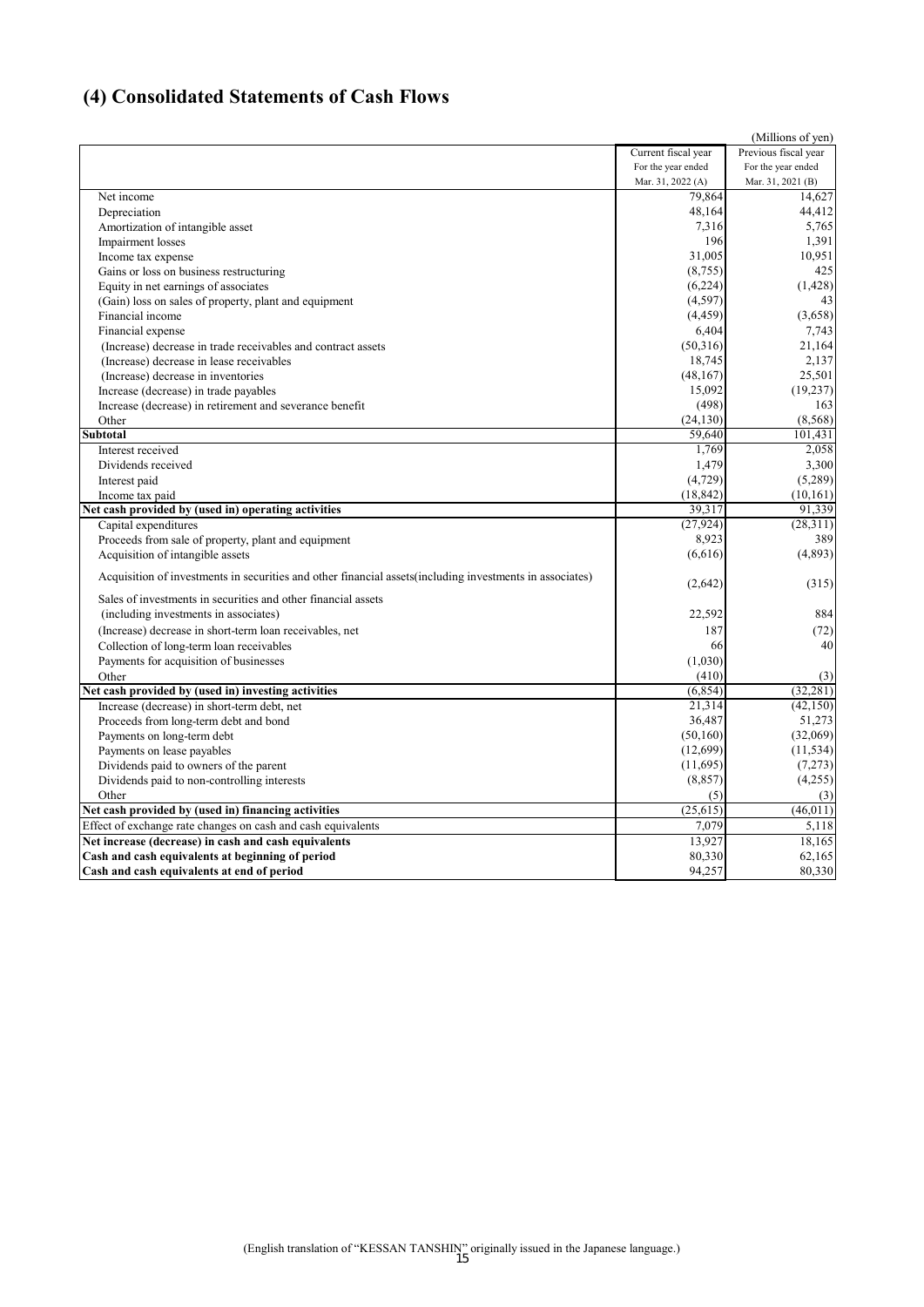#### **(5) Notes on Consolidated Financial Statements**

(Notes on the Preconditions for a Going Concern)

There are no relevant items.

#### (Changes to accounting policies)

The Group used to recognize an intangible asset in relation to the configuration or customization costs in a cloud computing arrangement based on IAS 38 "Intangible Assets". The Group changed its accounting policies from the beginning of FY2021 to recognize the costs as an expense when it receives a configuration or customization service, taking into account the discussions held by the IFRS Interpretations Committee to finalize the agenda decision published in April 2021.

This change to the accounting policies has been applied retrospectively and the consolidated financial statements for FY2020 have been adjusted accordingly.

The effects on the statement of financial position for FY2020 are as follows: ¥689 million decrease in assets due to a ¥975 million decrease in derecognition of intangible assets and a ¥286 million increase in deferred tax assets, and a ¥689 million decrease in equity due to an adjustment of the beginning balance of retained earnings. And the effect on the consolidated statements of income, net income attributable to owners of the parent per share (basic) and net income attributable to owners of the parent per share (diluted) is immaterial.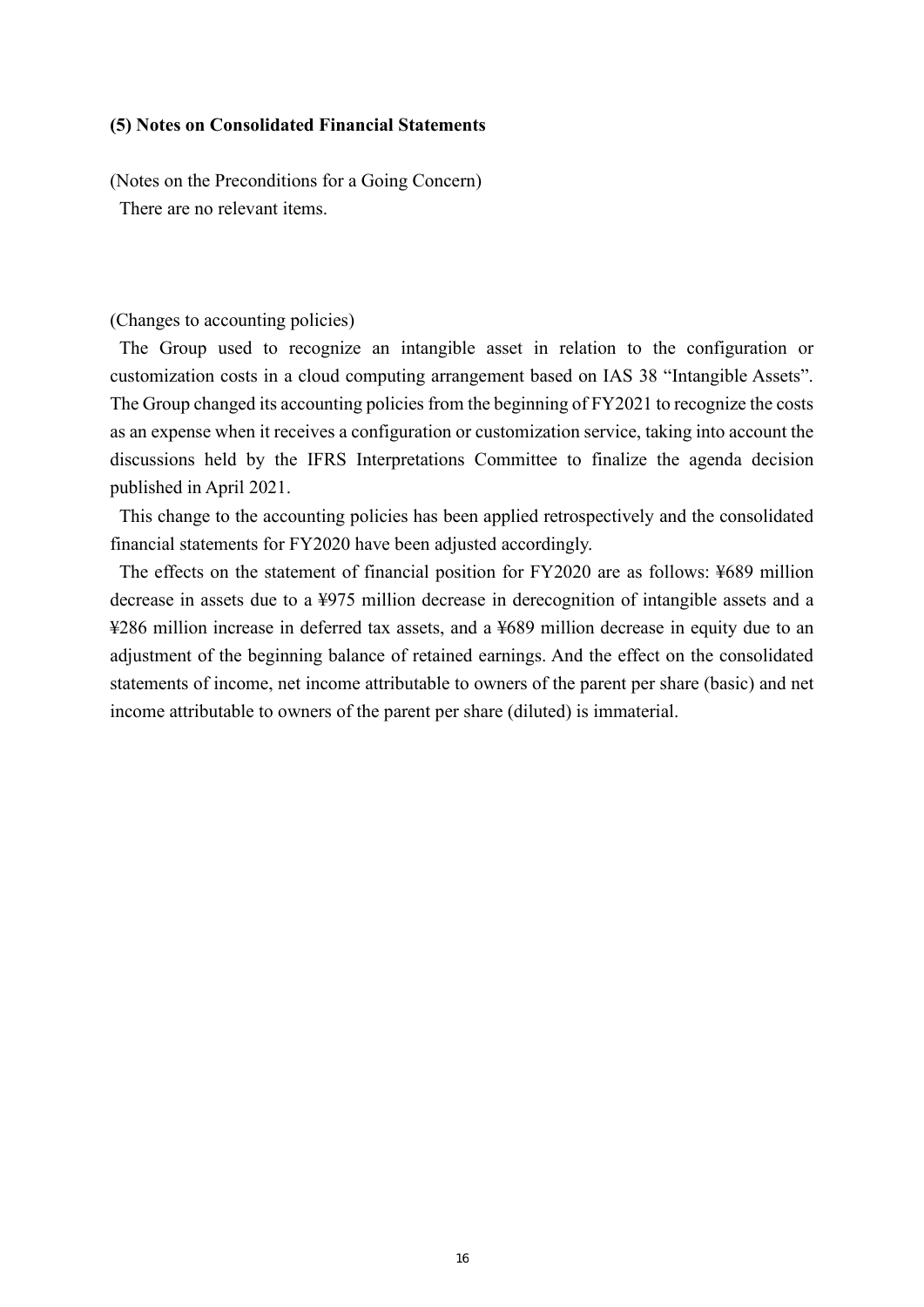(Important matters for compiling consolidated financial statements)

## **1. Scope of consolidation**

Numbers of consolidated subsidiaries: 80

- (1) Main consolidated subsidiaries
	- 1) Hitachi Construction Machinery Japan Co., Ltd.
	- 2) Hitachi Construction Machinery Tierra Co., Ltd.
	- 3) Hitachi Construction Machinery Camino Co., Ltd.
	- 4) Hitachi Construction Machinery (China) Co., Ltd.
	- 5) Hitachi Construction Machinery (Shanghai) Co., Ltd.
	- 6) Tata Hitachi Construction Machinery Company Private Limited.
	- 7) Hitachi Construction Machinery Asia and Pacific Pte. Ltd.
	- 8) P.T. Hitachi Construction Machinery Indonesia
	- 9) Hitachi Construction Machinery (Europe) N.V.
	- 10) Hitachi Construction Machinery Holding U.S.A. Corporation
	- 11) Hitachi Construction Truck Manufacturing Ltd.
	- 12) H-E Parts International LLC
	- 13) Bradken Pty Limited
- (2) Number of companies included in consolidation during the fiscal year ended March 31, 2022:1
	- 1) Increase by Merger: 1
- (3) Number of companies excluded from consolidation during the fiscal year ended March 31, 2022: 2
	- 1) Decrease by liquidation: 2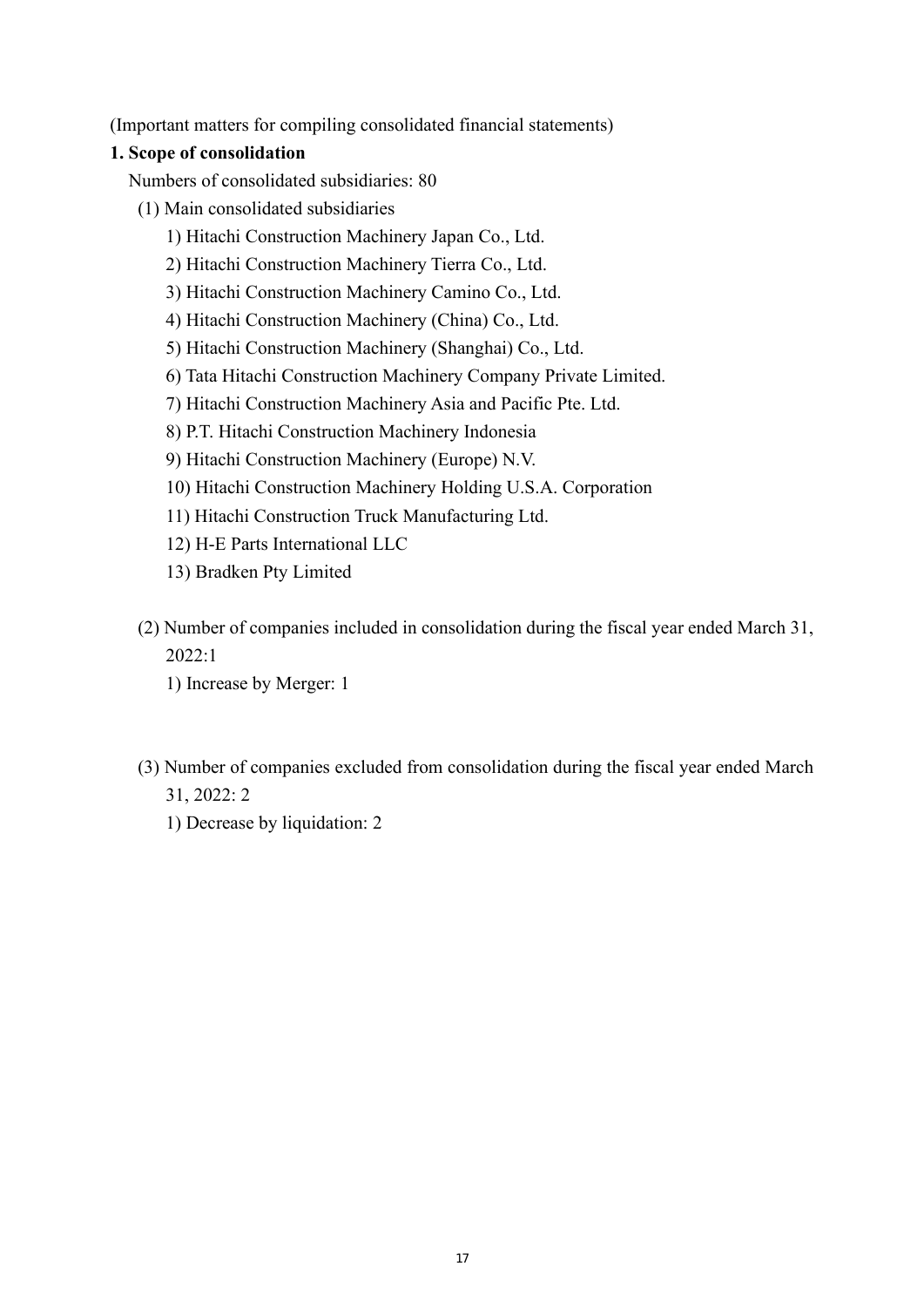#### **2. Application of the equity method**

Numbers of affiliates accounted for by the equity method: 22

- (1) Main affiliates subject to the equity method
	- 1) P.T. Hexa Finance Indonesia
	- 2) HTC Leasing Company Limited
	- 3) Hitachi Sumitomo Heavy Industries Construction Crane Co., Ltd.
- (2) Number of companies including equity-method affiliates during the fiscal year ended March 31, 2022: 1
	- 1) Increase by newly established: 1
- (3) Number of companies excluded from equity-method affiliates during the fiscal year ended March 31, 2022: 2
	- 1) Decrease by sales of shares: 2 Deere-Hitachi Construction Machinery Corp. Deere-Hitachi Maquinas de Construcao do Brasil S.A.
- (4) Number of affiliates not accounted for by the equity method: 3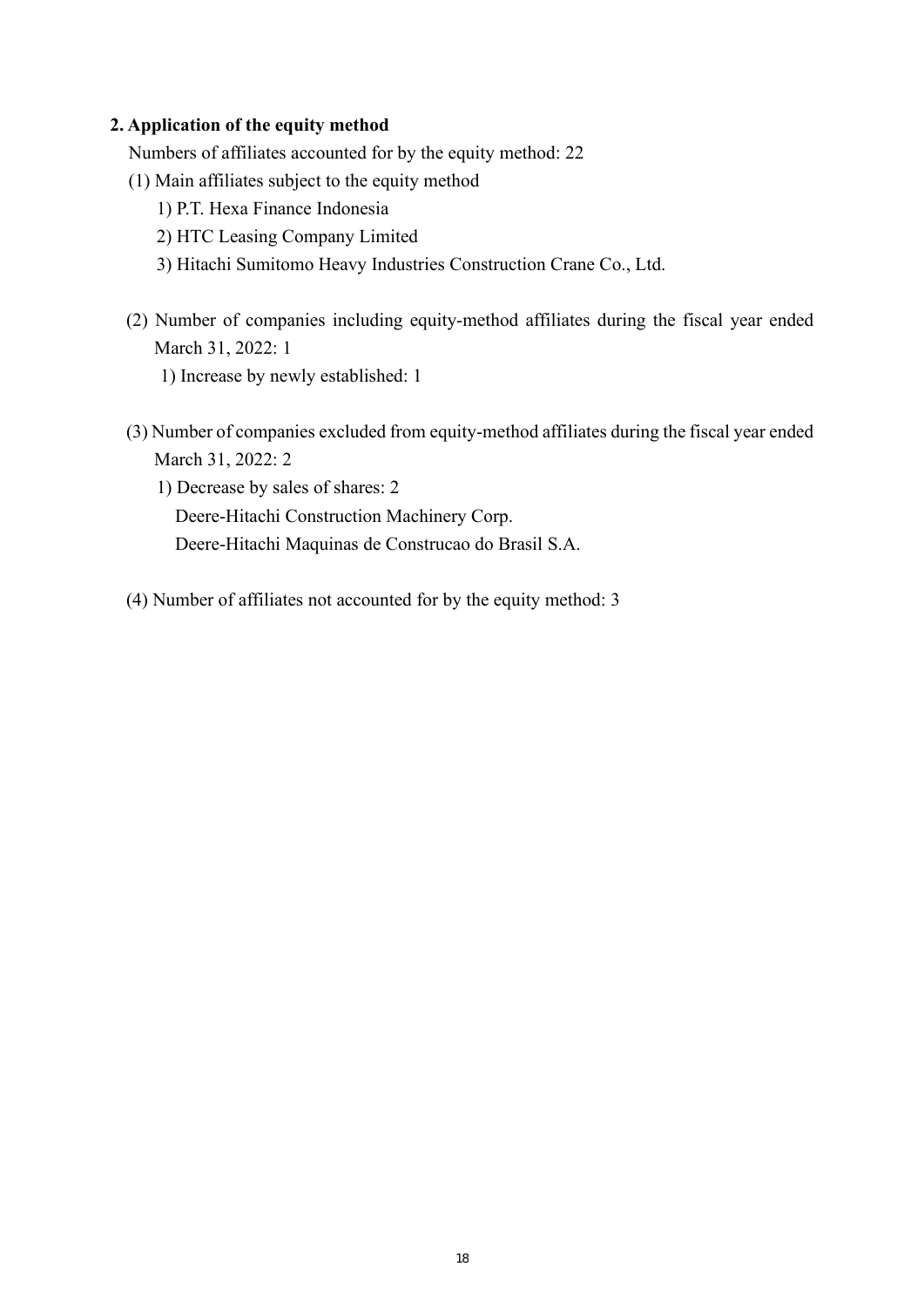#### **3. Date of settlement of accounts for consolidated subsidiaries**

Below is a list of the consolidation subsidiaries that settle their accounts on a date different from the rest of the consolidated group.

1) Hitachi Construction Machinery Holding U.S.A. Corporation

2) Hitachi Construction Machinery (China) Co., Ltd.

3) Hitachi Construction Machinery (Shanghai) Co., Ltd.

Others: 19

To create the consolidated financial statement, which is made by provisional account settlement as of March 31, the company uses the financial statements of these subsidiaries.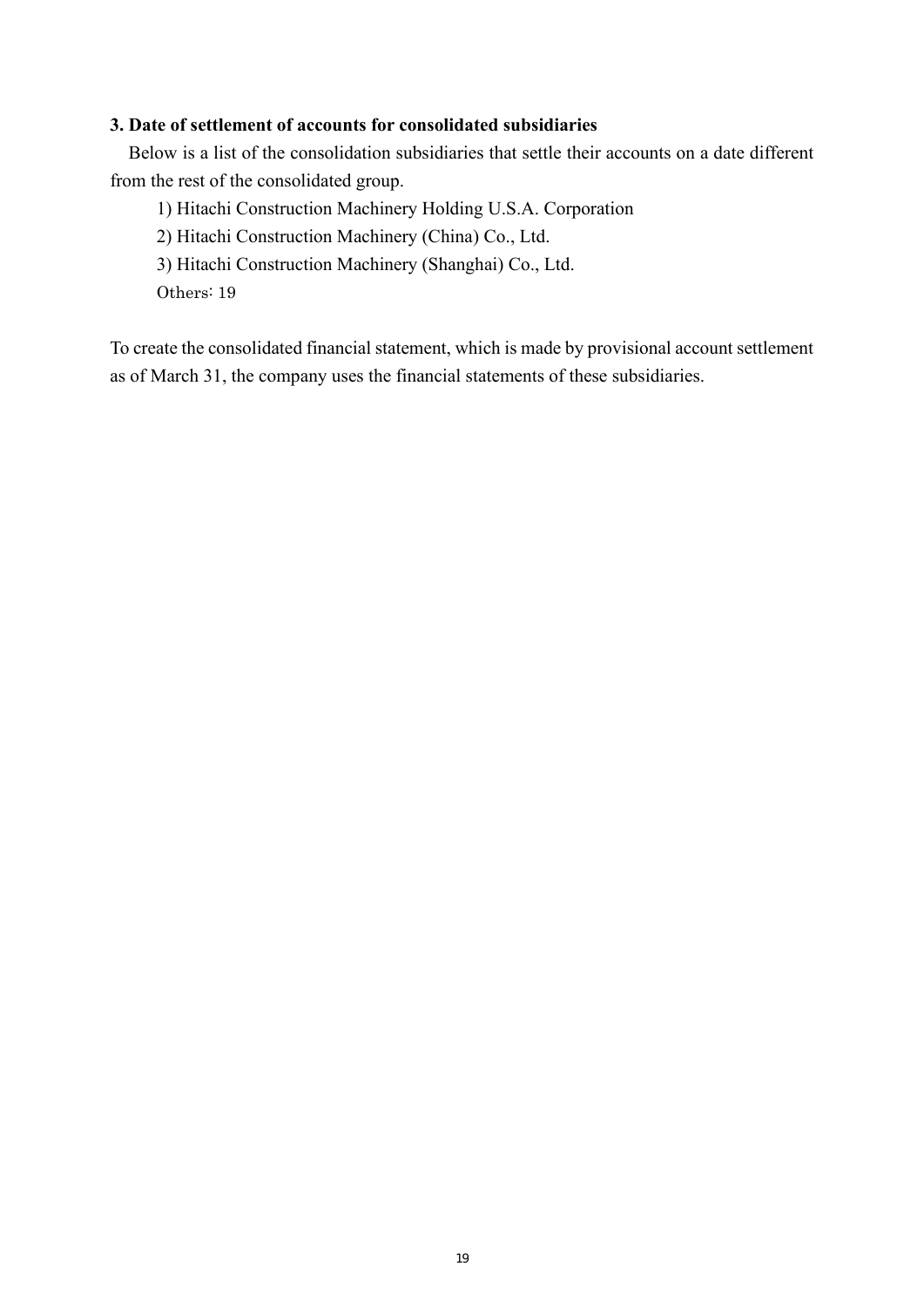#### (Segment Information)

#### **1. Reportable segment information**

#### 1) Overview of business segments

The operating segments of the Group are the components for which separate financial information is available and that are evaluated regularly by the chief operating decision maker in deciding how to allocate resources and in assessing performance. The reportable segments are determined based on the operating segment.

Taking into consideration the nature of products and services as well as categories, types of customers, and economic characteristics in a comprehensive manner, the company determines to classify two reportable segments as follows: The Construction Machinery Business Segment primarily intends to provide customers with a series of total life cycle solutions related to construction machinery such as the manufacture and sale of hydraulic excavators, ultra-large hydraulic excavators, and wheeled loaders, as well as the sale of parts related to these products. The Solution Business Segment primarily intends to provide services, production, and distribution parts that are not included in the Construction Machinery Business Segment.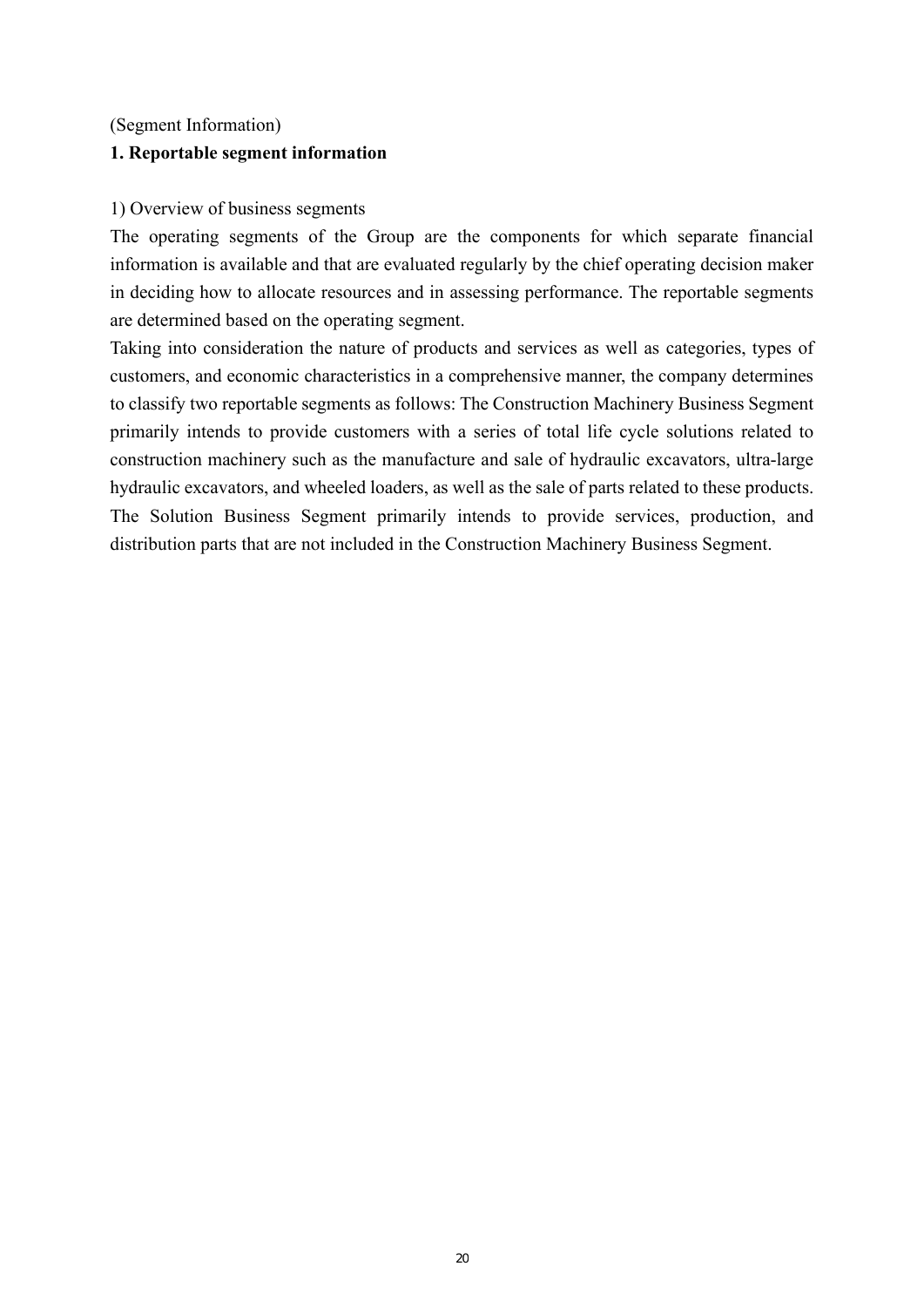2) Revenue, profit or loss, and other items of business segments For the year ended March 31, 2022

(Millions of yen)

|                                        | Reportable segment                           |                             |           |                         |           |
|----------------------------------------|----------------------------------------------|-----------------------------|-----------|-------------------------|-----------|
|                                        | Construction<br>Machinery<br><b>Business</b> | Solution<br><b>Business</b> | Total     | Adjustments<br>$(*1,2)$ | Total     |
| Revenue                                |                                              |                             |           |                         |           |
| <b>External customers</b>              | 933,857                                      | 91,104                      | 1,024,961 |                         | 1,024,961 |
| Intersegment transactions              | $\overline{7}$                               | 3,718                       | 3,725     | (3, 725)                |           |
| Total revenues                         | 933,864                                      | 94,822                      | 1,028,686 | (3,725)                 | 1,024,961 |
| Adjusted operating income              | 85,941                                       | 7,577                       | 93,518    |                         | 93,518    |
| Operating income                       |                                              | 7,930                       | 106,590   |                         | 106,590   |
|                                        | 98,660                                       |                             |           |                         |           |
| Financial income                       |                                              |                             |           | 4,459                   | 4,459     |
| Financial expenses                     |                                              |                             |           | (6404)                  | (6, 404)  |
| Share of profits (losses) of           |                                              |                             |           |                         |           |
| investments accounted for              |                                              |                             |           |                         |           |
| using the equity method                | 6,244                                        |                             | 6,224     |                         | 6,224     |
| Income before income taxes             | 104,884                                      | 7,930                       | 112,814   | (1,945)                 | 110,869   |
| Segment assets                         | 1,241,160                                    | 168,494                     | 1,409,654 | (94)                    | 1,409,560 |
| <b>Segment liabilities</b>             | 665,616                                      | 76,107                      | 741,723   | (94)                    | 741,629   |
| Other items:                           |                                              |                             |           |                         |           |
| Depreciation and amortization          | (50, 505)                                    | (4,975)                     | (55, 480) |                         | (55, 480) |
| Impairment losses                      | (156)                                        | (40)                        | (196)     |                         | (196)     |
| <b>Business</b><br>reform<br>structure |                                              |                             |           |                         |           |
| expenses                               | (461)                                        | (134)                       | (595)     |                         | (595)     |
| for<br>Investments<br>accounted        |                                              |                             |           |                         |           |
| using the equity method                | 26,972                                       |                             | 26,972    |                         | 26,972    |

Note (\*1): Adjustments represent eliminations of intersegment transactions and amounts of companies that do not belong to any operating segment.

Note (\*2): Intersegment transactions are recorded at the same prices used in arm's length transactions.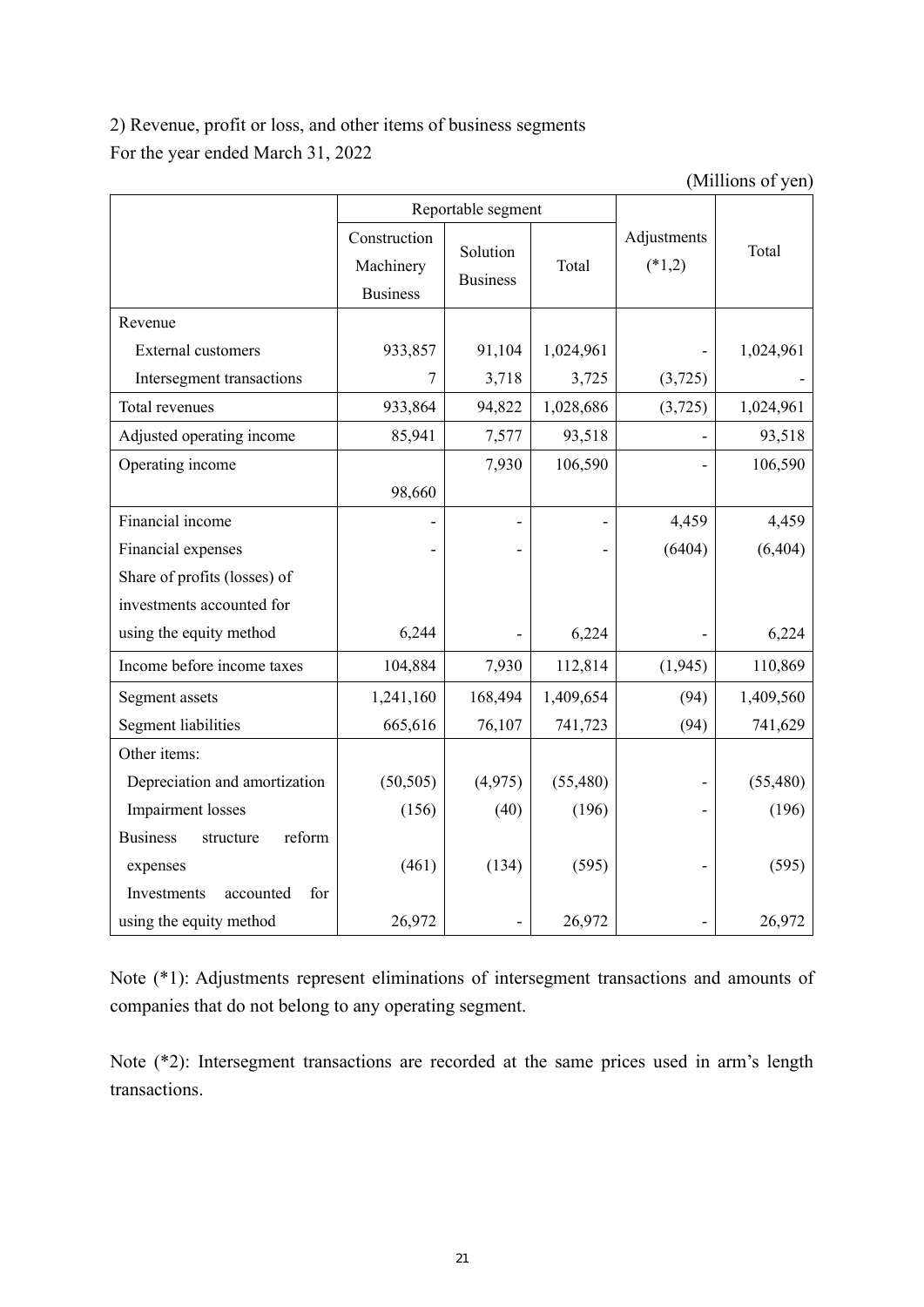### For the year ended March 31, 2021

(Millions of yen)

|                                        | Reportable segment                           |                             |           |                         |           |
|----------------------------------------|----------------------------------------------|-----------------------------|-----------|-------------------------|-----------|
|                                        | Construction<br>Machinery<br><b>Business</b> | Solution<br><b>Business</b> | Total     | Adjustments<br>$(*1,2)$ | Total     |
| Revenue                                |                                              |                             |           |                         |           |
| <b>External customers</b>              | 734,191                                      | 79,140                      | 813,331   |                         | 813,331   |
| Intersegment transactions              | 16                                           | 3,297                       | 3,313     | (3,313)                 |           |
| Total revenues                         | 734,207                                      | 82,437                      | 816,644   | (3,313)                 | 813,331   |
| Adjusted operating income              | 25,798                                       | 6,912                       | 32,710    |                         | 32,710    |
| Operating income                       |                                              | 4,597                       | 28,235    |                         | 28,235    |
|                                        | 23,638                                       |                             |           |                         |           |
| Financial income                       |                                              |                             |           | 3,658                   | 3,658     |
| Financial expenses                     |                                              |                             |           | (7, 743)                | (7, 743)  |
| Share of profits (losses) of           |                                              |                             |           |                         |           |
| investments accounted for              |                                              |                             |           |                         |           |
| using the equity method                | 1,428                                        |                             | 1,428     |                         | 1,428     |
| Income before income taxes             | 25,066                                       | 4,597                       | 29,663    | (4,085)                 | 25,578    |
| Segment assets                         | 1,103,899                                    | 116,839                     | 1,220,738 | (856)                   | 1,219,882 |
| <b>Segment liabilities</b>             | 583,693                                      | 68,489                      | 652,182   | (856)                   | 651,326   |
| Other items:                           |                                              |                             |           |                         |           |
| Depreciation and amortization          | (45,316)                                     | (4, 861)                    | (50, 177) |                         | (50, 177) |
| Impairment losses                      | (168)                                        | (1,223)                     | (1, 391)  |                         | (1, 391)  |
| <b>Business</b><br>reform<br>structure |                                              |                             |           |                         |           |
| expenses                               | (2,288)                                      | (1,251)                     | (3,539)   |                         | (3,539)   |
| for<br>accounted<br>Investments        |                                              |                             |           |                         |           |
| using the equity method                | 31,034                                       |                             | 31,034    |                         | 31,034    |

Note (\*1): Adjustments represent eliminations of intersegment transactions and amounts of companies that do not belong to any operating segment.

Note (\*2): Intersegment transactions are recorded at the same prices used in arm's length transactions.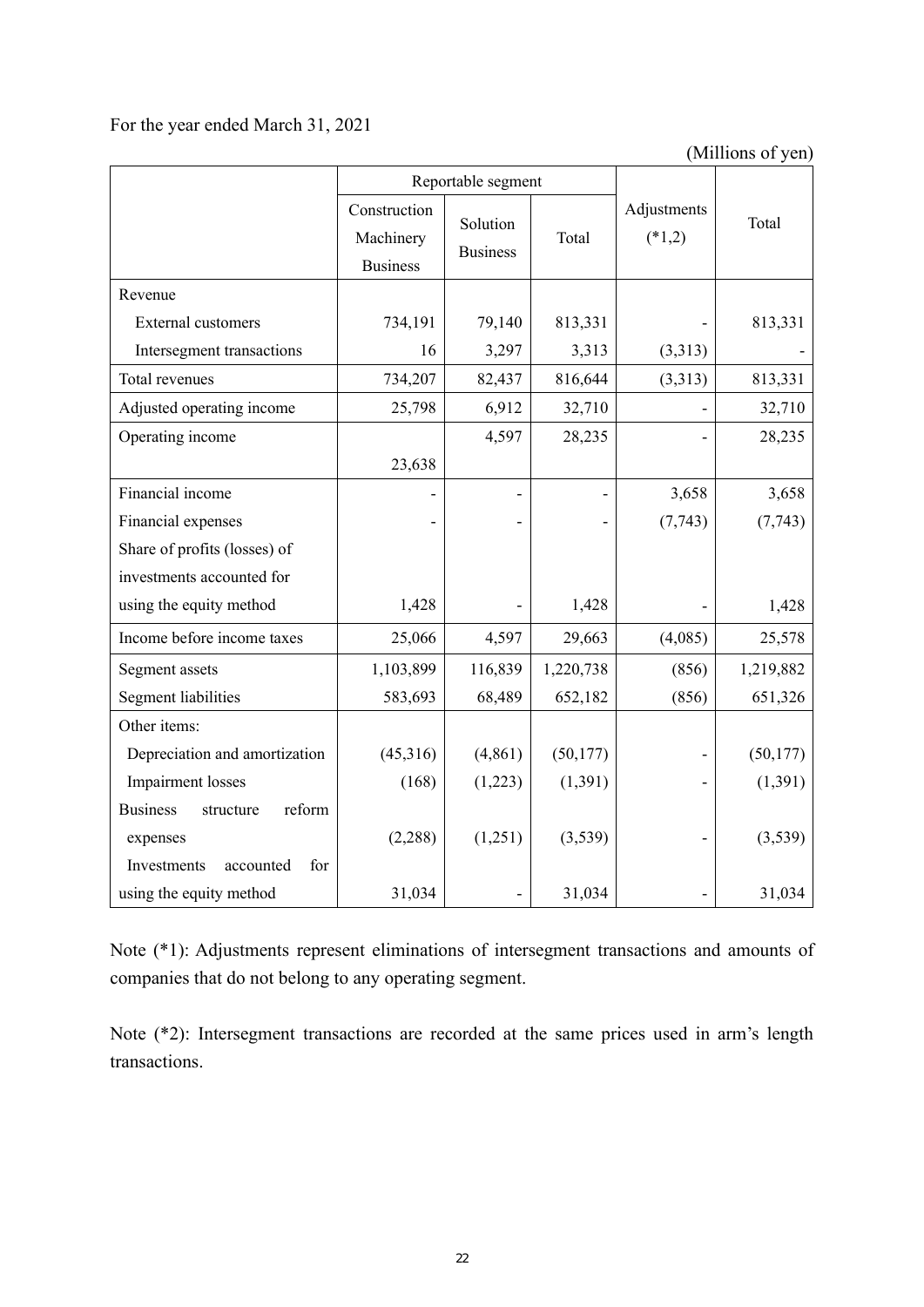## **2. Information on products and services**

The following tables show revenue from outside customers by product and service for the year ended March 31, 2022 and 2021.

|                                   |                    | (Millions of yen)  |
|-----------------------------------|--------------------|--------------------|
|                                   | For the year ended | For the year ended |
|                                   | March 31, 2022     | March 31, 2021     |
| Mining machinery                  | 157,946            | 123,456            |
| Construction machinery and others | 867,015            | 689,875            |
| Total                             | 1,024,961          | 813,331            |

(Note on consolidated statements of income)

The main components of other income for the year ended March 31, 2022 and 2021 are as follows:

|                                                  |                    | (Millions of yen)  |
|--------------------------------------------------|--------------------|--------------------|
|                                                  | For the year ended | For the year ended |
|                                                  | March 31, 2022     | March 31, 2021     |
| Gain on sales of property, plants, and equipment | 4,691              | 187                |
| Subsidy income                                   | 232                | 321                |
| Gain on business restructuring $(*1)$            | 8,755              | 39                 |
| Other                                            | 3,534              | 4,520              |
| Total                                            | 17,212             | 5,067              |

Note (\*1):

Gain on business restructuring for the year ended March 31, 2022 is mainly recognized for sales of the Company's portion of shares of stock in Deere-Hitachi Construction Machinery Corp. and Deere-Hitachi Maquinas de Construcao do Brasil S.A., equity-method affiliates of the Group.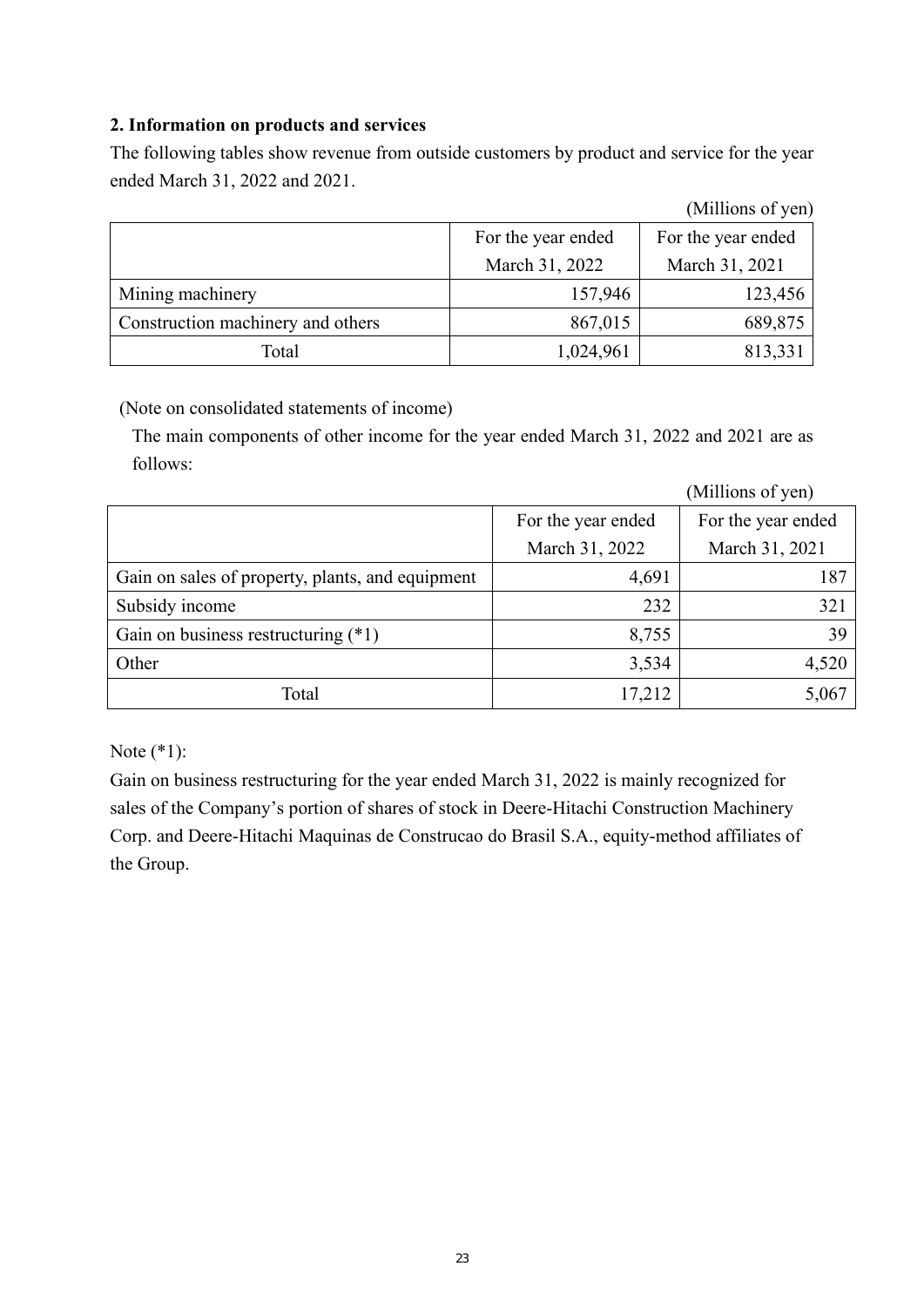The main components of other expenses for the year ended March 31, 2022 and 2021 are as follows:

|                                                     |                    | (Millions of yen)  |
|-----------------------------------------------------|--------------------|--------------------|
|                                                     | For the year ended | For the year ended |
|                                                     | March 31, 2022     | March 31, 2021     |
| Loss on sales of property, plants, and equipment    | 94                 | 230                |
| Loss on disposal of property, plants, and equipment | 1,413              | 750                |
| Impairment losses                                   | 196                | 1,391              |
| Business structure reform expenses (*1)             | 595                | 3,539              |
| Other                                               | 1,842              | 3,632              |
| Total                                               | 4,140              | 9,542              |

Note (\*1): Business structure reform expenses

Business structure improvement expenses recognized for the year ended March 31, 2022 and 2021 include a special severance payment and so forth.